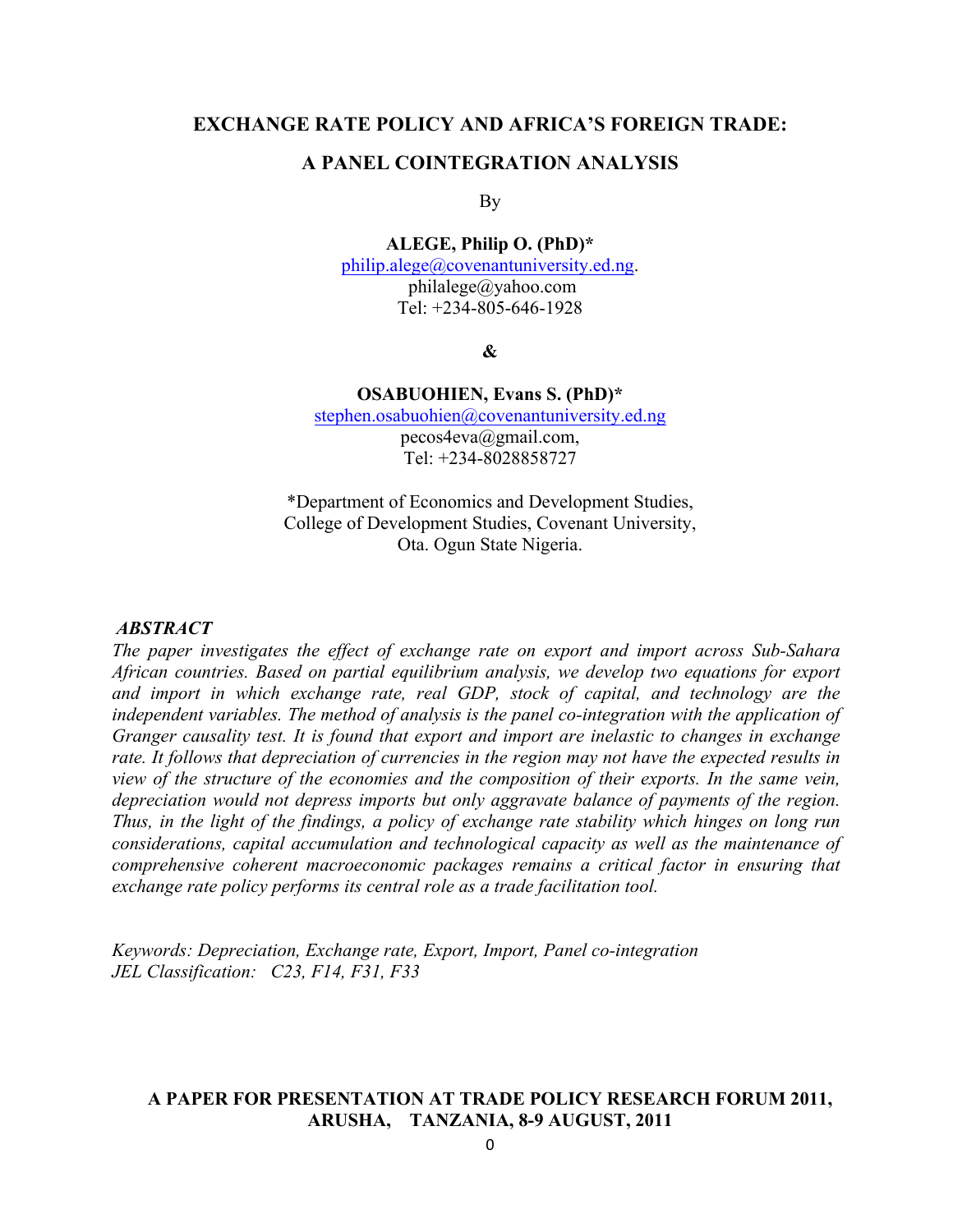# **EXCHANGE RATE POLICY AND AFRICA'S FOREIGN TRADE: A PANEL COINTEGRATION ANALYSIS**

#### **1. Introduction**

Most countries in Sub-Saharan Africa (SSA) especially within the context of regional economic integration have over the years undergone some measures of real foreign exchange rate depreciation. This was particularly witnessed in mid-1980s with the incorporation of exchange rate reform as a component of Structural Adjustment Programmes (SAPs). One of the major aims of such exchange rate policy was to balance the worsening terms of trade at that time and with a view to improving foreign trade performance (Ndlela and Ndlela, 2002).

Another explanation was based on the fact that many countries experienced large premiums in the parallel foreign exchange market and as a result, devaluation of the official foreign exchange rate was seen as one of the main factors behind the observed exchange rate trends. Apart from South Africa and few other countries, most SSA countries implemented fixed exchange rate regimes prior to the SAP era. However, after SAP was implemented many SSA countries changed to floating/flexible exchange rate regimes apart from very few ones like Djibouti (Word Development Indicator, 2010).

The relative effectiveness of exchange rate policy in terms of whether real exchange rate deprecation or appreciation improves foreign trade performance in SSA has been a subject of intense debate as there is not yet consensus in extant studies. For example, Ndlela and Ndlela (2002) examined real exchange rate and output elasticities of import and exports of eight Southern African economies (Botswana, Lesotho, Malawi, Mauritius, South Africa, Swaziland, Zambia, and Zimbabwe). The authors found that exchange rate policy has not has not played significant role as a trade facilitation instrument in the SADC regional economies.

One of the reasons alluded by the authors was the distorted macroeconomic and structural macroeconomic fundamental. It was also found that the real exchange rate elasticities were generally low, which indicate that though there is considerable evidence that the real exchange rates affect trade volumes in the expected directions, the results were in most cases quite pessimistic regarding the size and effectiveness of the underlying elasticities. They concluded that trade and exchange rate policy implementation in regional economies is highly constrained by the underlying structural features of the economies which made import substitution difficult while exhibiting inelastic export response both on the demand and supply sides.

Several attempts have been made in the literature to empirically investigate this issue. This paper represents another contribution to the debate. It examines the implications of exchange rate policies on Africa's foreign trade. It employs a Panel Data analysis of forty (40) countries based on geographical convenience but for which complete data set is available between the period 1980 and 2008. These countries are grouped into four sub-regions namely; East, Central, South and West. This paper is in line with current trend of investigating the time series properties of variables in a model in order to enhance policy prescriptions. Therefore, the contribution of this paper lies in the use of Panel Co-integration and Granger causality test with a view to capturing the long run implications of policy which constitutes a departure from most other studies.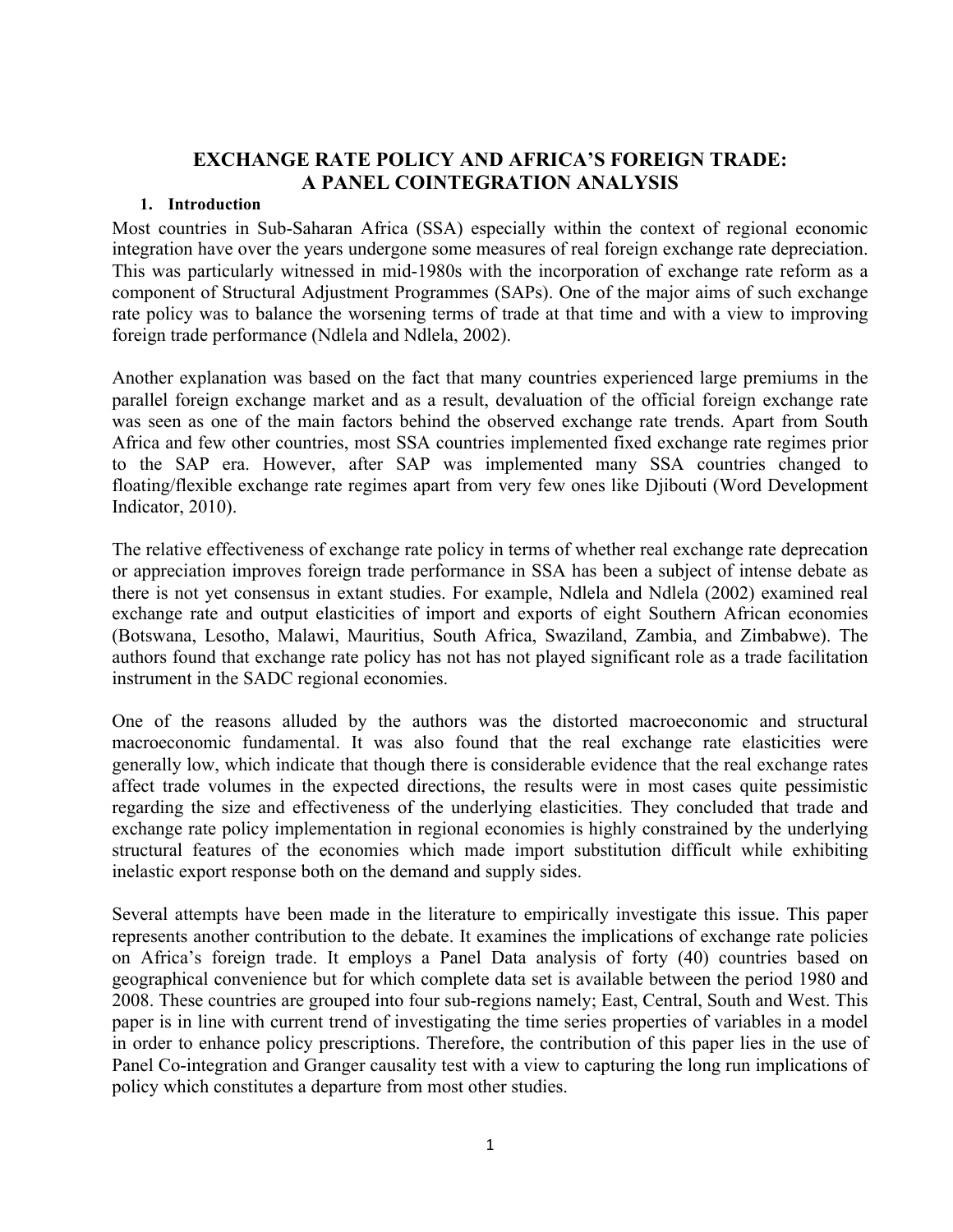The rest of the paper is arranged as follows: Section 2 undertakes a brief review of related literature while Section 3 discusses the trend in foreign trade in the sub-regions identified. Section 4 presents the theoretical background and methodology used in the paper. Section 5 presents the empirical results while the summary, conclusion and policy recommendations are contained in Section 6.

### **2. Review of Related Literature**

Studies on the impact of exchange rate on economic performance and in particular, export and import have enjoyed visibility in the advanced and emerging economies. There is however, a growing literature on the issue in Africa. Janine and Ayogu (1995) drawing evidence from South Africa explained that reforms aimed at removing tariffs and eliminating trade restrictions were consistent with a more depreciated real exchange rate. Thus, the extent of the exchange rate devaluation may not be sufficient to counterbalance the import rents that will have accrued from restrictive trade policies, (Ndlela and Ndlela, 2002).

Given that price incentives that were induced by currency devaluation can be distorted by the domestic cost inflationary trend that may ensue and thereby causing real exchange rate to appreciate in the process of time as result of some constraints in developing countries especially those of SSA. Some of the constraints include: external dependence, policy volatility and unpredictability, resistance to devaluation, reliance on few primary export commodities, limited scope for import substitution, among others (Bird, 1981; Cassim and Meyer, 1997; Velasco, 2000; Yagci, 2001; Ndlela and Ndlela, 2002; Osabuohien and Eguakhe, 2008).

Using changes in real effective exchange rate (REER), REER volatility and misalignment to proxy the impact of exchange rate policy in the promotion of manufacturing exports of North African countries, Sekkat and Varoudakis (2002) found that trade and exchange rate policies are essential for export promotion. In a more recent study, Qureshi and Tsangarides (2011) investigate the interaction between foreign exchange rate regimes and trade in Africa. Using an augmented gravity model that includes indicators of currency unions and pegged regimes, the authors established that both currency unions and direct pegs promote bilateral trade in Africa in comparison with more flexible exchange rate regimes. It was also noted that the effect of conventional pegs was at least as large as that of currency unions in Africa, and that the benefits of fixed exchange rate regimes flow through channels in addition to reduced exchange rate volatility.

Earlier studies like Ghosh et al. (1997) found no major differences in output growth across foreign exchange rate regimes but their results show that pegged regimes are related to higher investment, lower productivity growth, lower inflation, and higher volatility of growth and employment. Others such as Ghosh, Gulde, and Wolf (2003) noted that pegs and intermediate foreign exchange rate regimes stimulate economic growth compared to floats, but pegged regimes also increase output volatility. However, the finding of Reinhart and Rogoff (2004) indicate that foreign exchange rate arrangements may be quite important for growth, trade, and inflation. While Levi-Yeyati and Sturzenegger (2003) earlier observed that hard pegged foreign exchange rates are accompanied by lower inflation and a sluggish economic growth in developing countries, but have no effect in developed countries. Thus, as argued by Husain et al (2005) the actual implications of different exchange rate regimes will depend on the level of economic and institutional development of a country.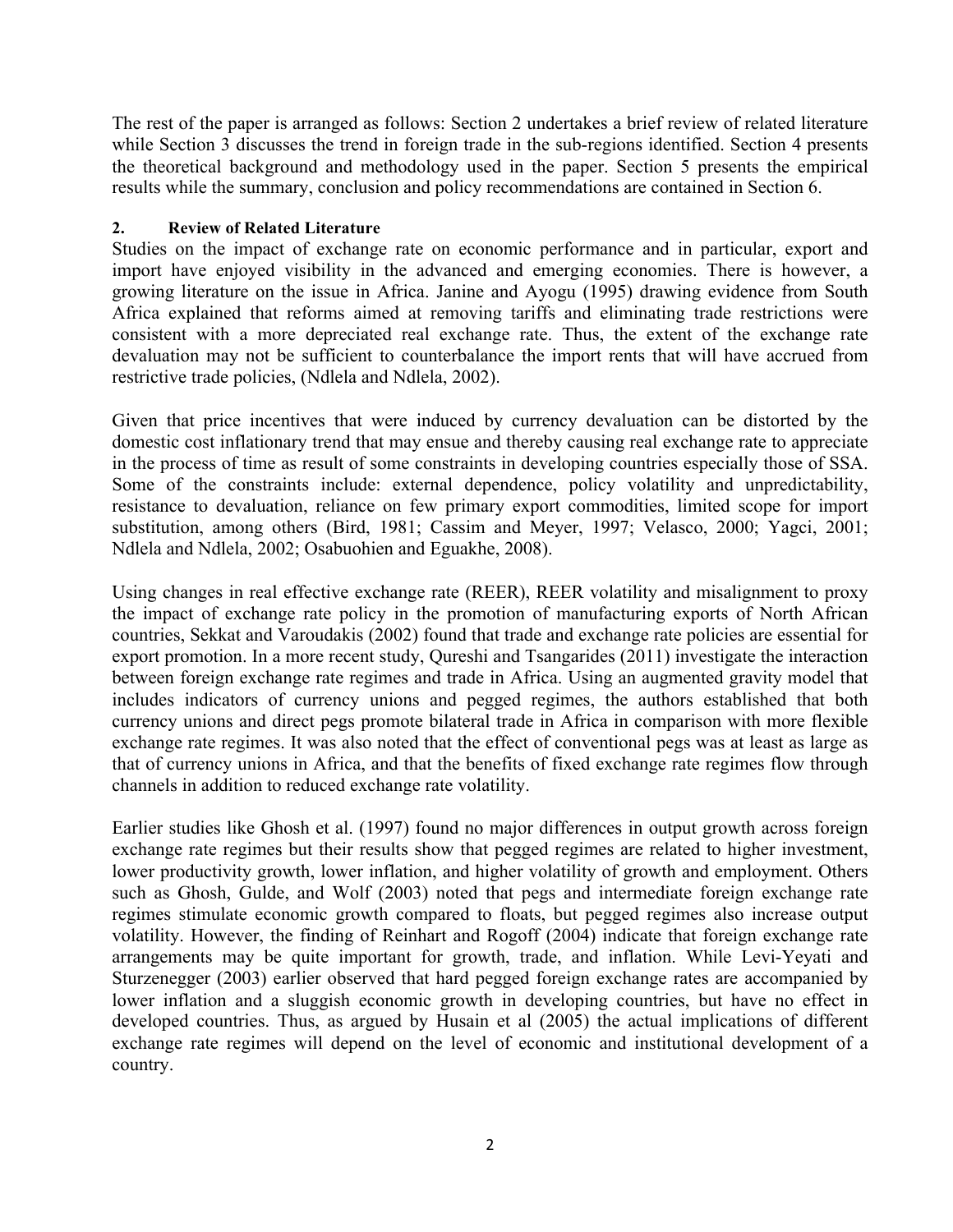On the other hand, Rose (2000) used a gravity model of bilateral trade flows to empirically examine the impact of Customs Unions on trade and found that two countries sharing a currency tend to trade roughly three times as much as they would otherwise. Klein and Shambaugh (2006) used the de facto exchange rate regime classification developed by Shambaugh (2004) for the period 1973 to 1999 to estimate the impact of Custom Unions, and de facto direct and indirect pegged exchange rate arrangements on bilateral trade flows. They found significant gains from Customs Unions and direct pegs, but not a strong impact of indirect pegs on trade.

Masson and Pattillo (2004) examined the impact of Customs Unions on trade and find that Customs Unions increase trade thrice for the region. A similar finding has been made by Tsangarides et al. (2009) who show that membership of Custom Unions tend to benefit Africa as much as the rest of the world and that Custom Union lead to trade creation and increased price co-movements among members. Sekkat and Varoudakis (2000) employed a panel data on major SSA countries for the period 1970-1992 to investigate the impact of exchange rate policy on manufactured export performance using real effective exchange rate changes, real exchange rate volatility, and real exchange rate misalignment. Based on export supply equations estimated for textile, chemicals, and metals and two exchange rate regimes (a fixed rate regime represented by six CFA countries and a more flexible rate regime represented by five non-CFA countries), their results suggest that exchange rate management matters for export performance.

The major issue from the literature is that there is yet to be agreeable stance on whether exchange rate depreciation or appreciation is good for the promotion of Africa's foreign trade. This study contributes to knowledge in this regards.

## **3. Trend in Foreign Trade in the SSA**

In appendix A, we show the total export and total import of the SSA by the major regional groupings. To a large extent, the period witnessed a series of macroeconomic policy changes aimed at making the economies of the sub-region more competitive with the external world. One of such policies is the Structural Adjustment Programme (SAP) that was implemented in Nigeria, Ghana and other African countries. From the data in the Appendix, we computed the growth rates of export and imports as reported in Table 1.

| Period/Region | <b>CENTRAL</b>         | EAST                       | <b>SOUTHERN</b> | WEST    | <b>SSA</b> |  |  |  |
|---------------|------------------------|----------------------------|-----------------|---------|------------|--|--|--|
| Period        | Export Growth Rate (%) |                            |                 |         |            |  |  |  |
| 1980-84       | 5.09                   | $-1.67$                    | 0.92            | $-1.86$ | $-0.09$    |  |  |  |
| 1985-89       | 2.56                   | 5.49                       | 2.83            | 3.31    | 3.10       |  |  |  |
| 1990-94       | 3.82                   | 4.68                       | 5.45            | $-0.06$ | 3.25       |  |  |  |
| 1995-99       | 8.60                   | 7.21                       | 5.62            | 5.53    | 5.96       |  |  |  |
| 2000-04       | 6.04                   | 16.23                      | 3.02            | 10.93   | 7.01       |  |  |  |
| 2005-08       | 4.01                   | 5.72                       | 3.75            | 3.90    | 3.89       |  |  |  |
| 1980-2008     | 5.07                   | 5.64                       | 3.60            | 3.77    | 3.83       |  |  |  |
| Period        |                        | Import Growth Rate $(\% )$ |                 |         |            |  |  |  |
| 1980-84       | 0.59                   | $-1.05$                    | $-0.48$         | $-1.71$ | $-1.09$    |  |  |  |
| 1985-89       | $-0.57$                | 1.34                       | 0.84            | $-0.68$ | 0.16       |  |  |  |
| 1990-94       | 0.32                   | 0.70                       | 1.46            | 0.34    | 0.87       |  |  |  |
| 1995-99       | 2.49                   | 0.72                       | 0.46            | 1.16    | 0.87       |  |  |  |

**Table 1: Growth Rates of Export and Import across Sub-regions (1980-2008)**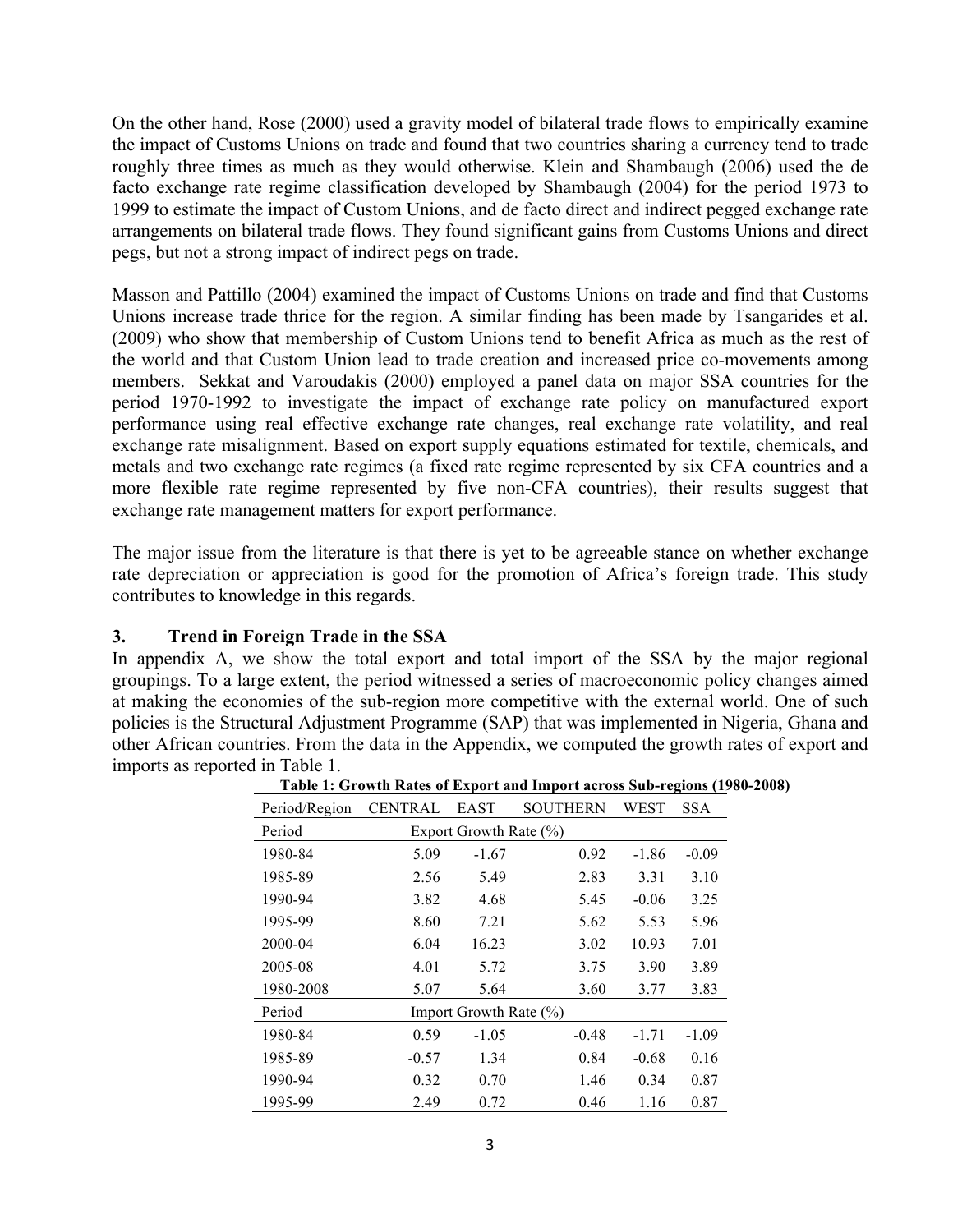| 2000-04   | 199  | 2.68 | 1.25  | 198  | 1.72 |
|-----------|------|------|-------|------|------|
| 2005-08   | 171  | 0.88 | 1 1 3 | 1.50 | 1.25 |
| 1980-2008 | 6.46 | 5.18 | 4.63  | 2.52 | 3.72 |

**Source:** Computed by the authors

The export growth rates in Table 1 show that over the period 1980-2008, SSA import grew at 3.83 percent. However, when the figure is broken down along sub-periods, sharp variations are observed with the period 1980-1984 at a negative rate of 0.09 per cent. These differences across the periods are again reflected when considered along the regions. In particular, while the growth rate of export was 5.07 per cent for the Central Africa, it was 5.64 per cent, 3.60 percent and 3.77 percent for East, Southern and West Africa, respectively. These disparities among the regions are even more pronounced when viewed across the sub-periods. These results are consequent upon the nature and composition of the region's exports which are mainly raw non-valued added agricultural and mineral products. We can also draw similar inference for the import component of external trade. While the growth rate of import of SSA stood at 3.72 per cent, it was 6.46 per cent, 5.18 per cent, 4.63 per cent and 2.52 per cent for Central, East, Southern and West Africa, respectively.

The trends in export, import and trade openness for SSA and across the sub-regions are reported in Figures 1a, 1b and 1c to show the graphical.

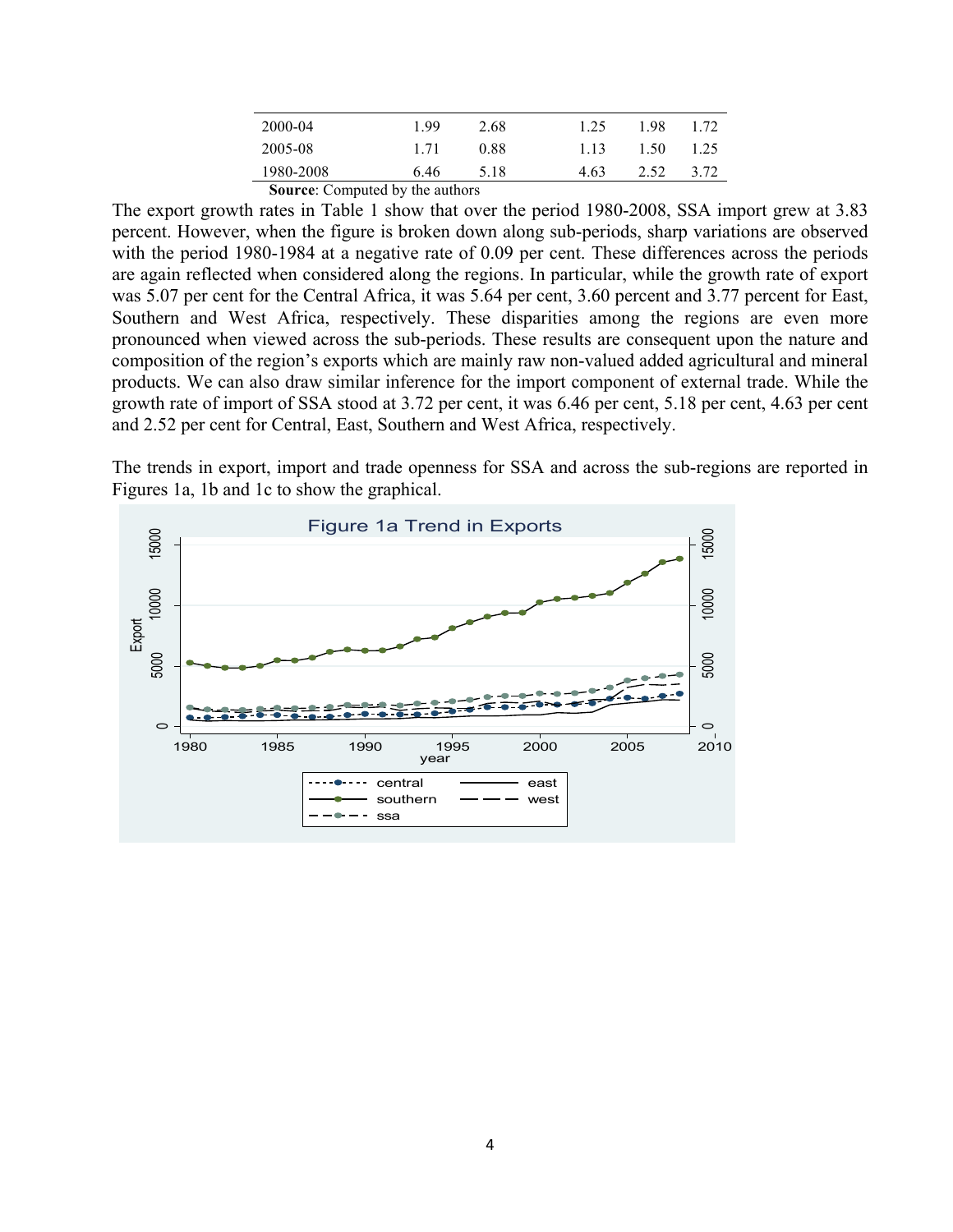

**Source**: Computed by the authors.

### **4. Theoretical Framework and Method of Analysis**

### **4.1 Theoretical Background**

Issues on too many competing local currencies (most of which are nonconvertible within and across regional economic communities and the multiplicity of exchange rate regimes (pegged, managed float, independent float) have been seen as factors retarding the deepening regional integration and monetary unification in Africa (UNECA, 2008). This position can be assessed using flexible and fixed exchange rate regimes.

### *4.1.1 Flexible exchange rates*

UNECA (2008) indicate that allowing the exchange rate of an economy to float has some merits with regard to increased flexibility compared to the potential constraints of a fixed exchange rate. These include the fact that:

- (a) Flexible exchange rates give a country the autonomy to adopt an exchange rate policy appropriate to its developmental objectives. It is, thus, an important advantage to be able to adjust the exchange rate appropriately;
- (b) It secures the international reserves of a country since under fixed exchange rate regime the loss of reserves has often been enormously costly for the countries concerned. This problem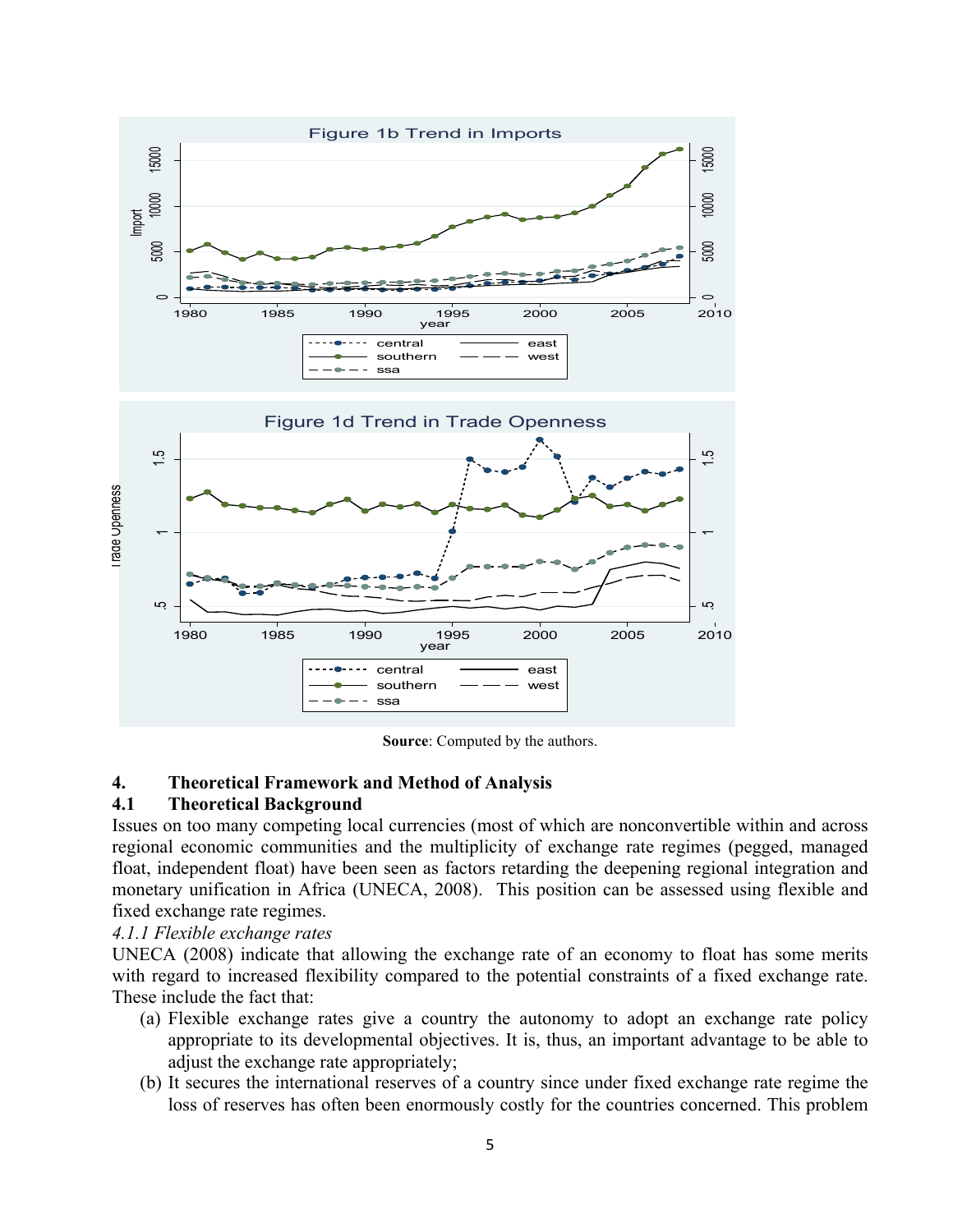is eliminated under a true flexible exchange rate regime, given that the government is prepared to let the currency automatically adjust to external shocks; and

(c) Flexible exchange rates allow a country to compensate for inflation differentials and external shocks. For smaller developing countries particularly, with relatively high exposure to international trade and external shocks (as is the case of many African countries). This can be an important advantage over fixed exchange rates. Thus, flexible exchange rates help to protect countries from imported inflation (Mundel, 2002).

The above merits of flexible exchange rate notwithstanding, some of its demerits have been stated to include:

- (a) Flexible exchange rates do not lead to an increased level of autonomy as it can create deflationary bias in macroeconomic policy at the global level. Thus, under flexible exchange rates, if countries wish to maintain the external balance, fiscal policy becomes relatively ineffective and countries are forced to rely more on interest rates; and
- (b) Flexible exchange rate regime may not be suitable for developing countries and transition economies, as well as for smaller industrial economies. These countries tend to be far more dependent on foreign trade than the large industrial countries. Thus, flexible exchange rates can engender excessively high levels of volatility, importing uncertainty and instability from foreign partner markets.

## 4.1.2 Fixed Exchange Rates

Many countries faced by financial crisis in the past decade have subsequently adopted flexible rates. However, the increased volatility associated with such regimes has become an issue. As a result, there now appears to be a greater interest especially among developing countries and transition economies to use fixed exchange rate regime (hard pegs). Thus, some of the arguments in favour of fixed exchange rates include the fact that if the exchange rates are fixed in a careful way, uncertainty is reduced and international trade flourishes. Thus, fixed exchange rates can act as a powerful incentive for fiscal discipline.

On the other hand, the principal difficulty is that the wrong choice of parities may actually create more uncertainty instability. Any regime of fixed exchange rates would thus need to take into account such underlying shifts. Otherwise, a country may eventually find itself in a situation where its exchange rate is either overvalued or undervalued, with negative repercussions on economic growth. A fundamental demerit is that under fixed exchange rates, governments loose a key monetary and exchange rate instrument and fiscal policy becomes correspondingly more powerful, but at the expense of monetary policy. Without the possibility of shifts in the exchange rate that will cater for external changes, there is the possibility of greater susceptibility to asymmetric shocks.

In sum, an economy that is committed to free movement of capital cannot fix its exchange rate and at the same time pursue an independent monetary policy as such an economy would be forced to abandon one of the two objectives. This was experienced by the Asian countries affected by the currency crises of 1997-98 (UNECA, 2008).

### **4.2 Model Specification**

This study is intended to measure the effects of real exchange rate movements on the performance of foreign trade in Sub-Saharan Africa, (SSA), we adopt the method of Ndlela and Ndlela (2002:15). The method consists in using a partial-equilibrium relative price approach to evaluate the degree of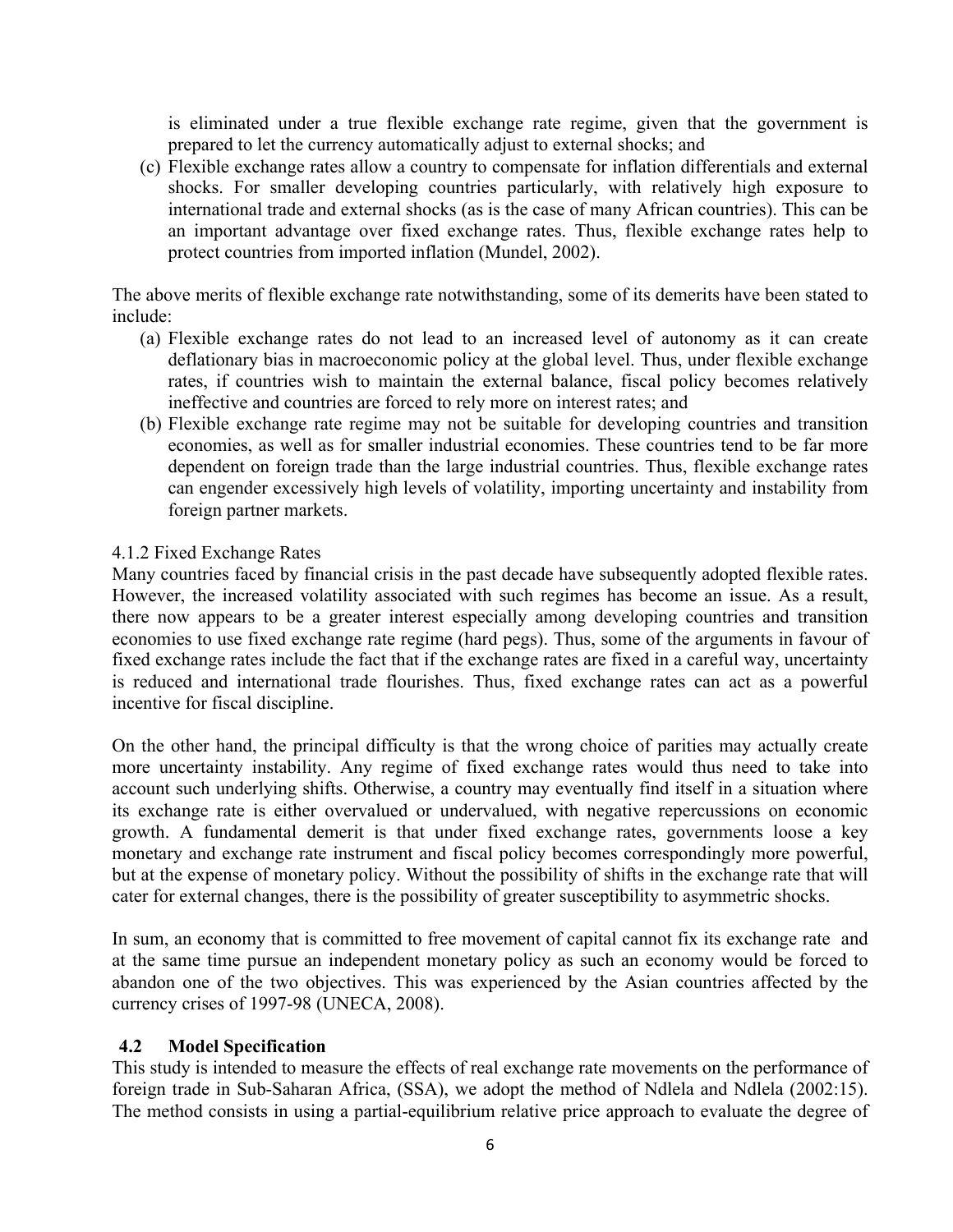responsiveness of exports and imports to changes in the real exchange rate. This relative price approach in which changes in import and export prices are assumed to have taken place and that the changes influence the markets for imports and exports can be contrasted with the absorption approach. This absorption approach treats current account as a component of macroeconomic identity and makes changes in saving and investment necessary to accommodate current account deficit (Hinkle and Montiel, 1990).

In the model presented in this paper, we assume that "the exporting countries are highly specialized in a small range of undifferentiated primary commodities" as it is the case in most SSA countries. The equations of the model are in the spirit of Bayoumi (1996). However, our models have been extended to incorporate a variety of other factors to capture foreign trade response to changes in real exchange. The explicit models for export and import are of the following forms:

 $X_t = f(EXR_t, IMP_t, RGBP_tKAPI_t, TECH_t)$  (1)

 $IMP_t = f(EXR_t, RGBP_t, KAPI_t, TECH_t)$  (2)

where:  $X_t$ : export of goods and services

 $EXR_t$ : exchange rate of country i's currency to US dollars

- $IMP_t$ : import of goods and services
- $RGDP_t$ : real gross domestic product
	- $KAPI_t$ : gross fixed capital formation
	- $TECH_t$ : measured by aggregating value added in transport, storage and communication sectors.

For these models we postulate that depreciation of the exchange rate will bring about an increase in export since exports will become cheaper for the trading partners. The level of economic activities in the exporting country has a direct relationship with the exports while the level of gross fixed capital formation affects positively exports. Similarly, making import an explanatory variable in an export model is justifiable in the developing economies. This is because imports constitute major intermediate inputs for the industries, the extractive and agricultural sectors. Finally, in a globalised economy where level of technology is the pace-setter, including a measure of technology identifies the degree of responsiveness of export to changes in technology. The import equation can be viewed in a similar version.

Assuming that the models are nonlinear, then we have to log-linearize the equations if we were to use OLS technique to obtain the estimates of the parameters of the models. Under this assumption the log-linear form of the models are given as follow:

$$
\log(X_t) =
$$
\n
$$
\theta_0 + \theta_1 \log(EX_{t}) + \theta_2 \log(IMP_t) + \theta_3 \log(RGDP_t) + \theta_4 \log(KAPl_t) +
$$
\n
$$
\theta_5 \log(TECH_t) + \epsilon_X
$$
\n
$$
\log(IMP_t) = \vartheta_0 + \vartheta_1 \log(EX_{t}) + \vartheta_2 \log(RGDP_t) + \vartheta_3 \log(KAPl_t) + \vartheta_4 \log(TECH_t) + \epsilon_M
$$
\n(3)\n(4)

where  $\epsilon_X$ ,  $\epsilon_M$  are the error terms in the export equation and import equation, respectively and the variables are as defined earlier.

#### **4.3 Technique of Estimation**

We use panel data in this work because of its several advantages. First, panels make it possible to capture the relevant relationships among variables over time. Second, a major advantage of using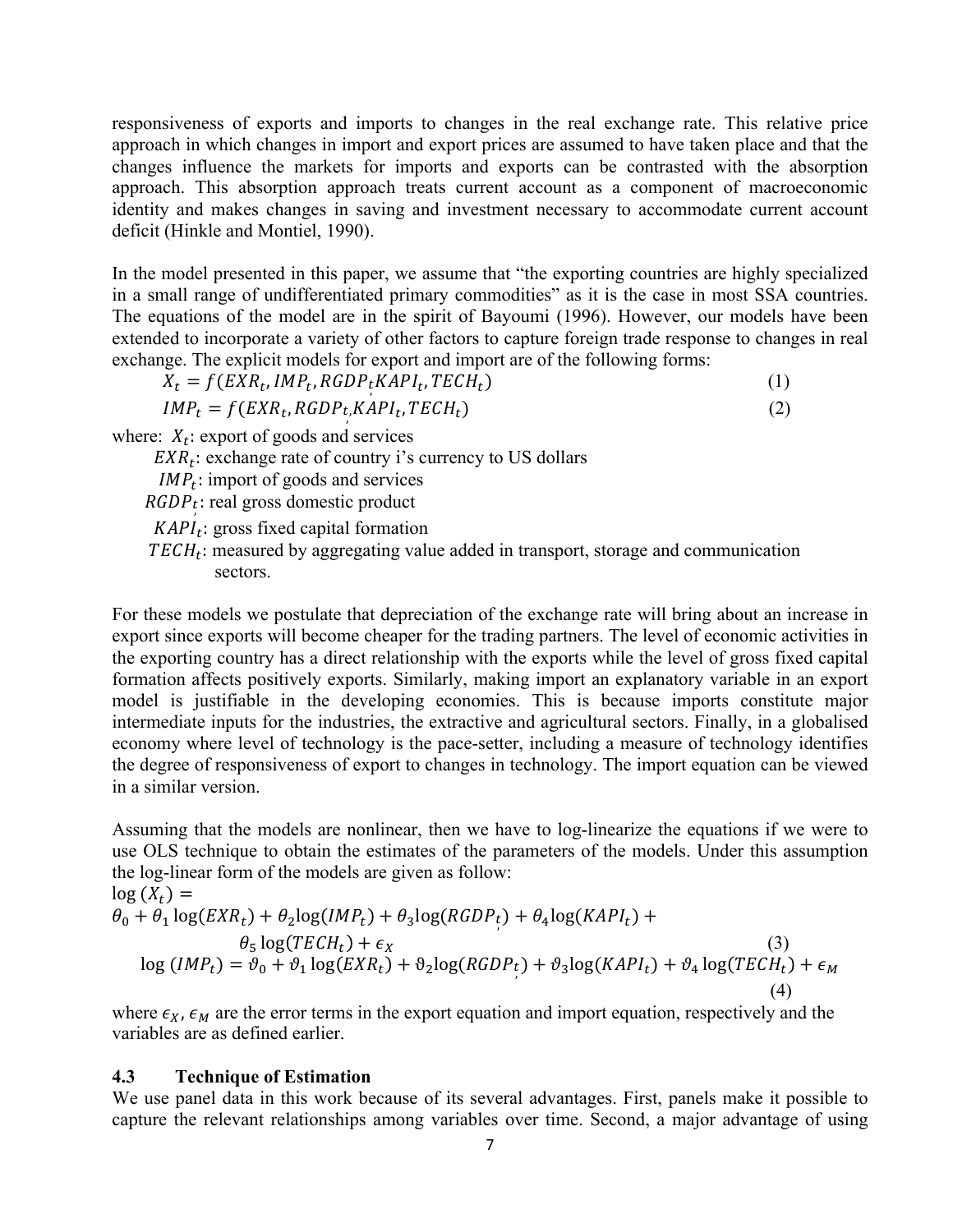panel data is the ability to monitor possible unobservable trading-partner-pairs individual effects. When individual effects are omitted, OLS estimates will be biased if individual effects are correlated with the regressors. Finally, combining time series and cross-sectional data increases the degree of freedom thereby reducing the incidence of biased and inefficient estimates of the regression Ojo and Alege (forthcoming). The econometric method presented in this paper is based on variants of panel model which comprises: the pooled data, the fixed effects and the random effects. According to Tiwari and Mutascu (2010), panel data analysis technique contains information necessary to deal with both the intertemporal dynamics and the individuality of the entities being investigated. Introducing the country index and incorporating countries' unobservable individual effects in

equations (3) and (4), the equations to be estimated can be rewritten as follow:

$$
\log(X_{it}) = \theta_0 + \theta_1 \log(EXR_{it}) + \theta_2 \log(IMP_{it}) + \theta_3 \log(RGDP_{it}) + \theta_4 \log(KAPI_{it}) + \theta_5 \log(TECH_{it}) + \mu_{Xi} + \omega_{Xt} + \epsilon_{Xit}
$$
 (5)

$$
\log (IMP_{it}) = \vartheta_0 + \vartheta_1 \log (EXR_{it}) + \vartheta_2 \log (RGDP_{it}) + \vartheta_3 \log (KAPI_{it}) + \vartheta_4 \log (TECH_{it}) + \mu_{Mi} + \omega_{Mt} + \epsilon_{Mit}
$$
\n(6)

where *i* denotes country *i*, *t* denotes time and  $\mu_{Xi}(\mu_{Mi})$  is country *i* unobservable individual effects on export (import) equation.  $\omega_{xt}$  and  $\omega_{Mt}$  are unobservable time effect for export and import respectively.  $\epsilon_{xit}$  and  $\epsilon_{Mit}$  are stochastic disturbance terms such that respectively.  $\epsilon_{Xit}$  and  $\epsilon_{Mit}$  are disturbance terms such that  $\varepsilon_{Xit} \approx i.i.d(0,\sigma_X^2)$  and  $\varepsilon_{Xit} \approx iid(0,\sigma_M^2)$  for export and import equations respectively. The specifications in equations (5) and (6) in which individual effects are incorporated are particularly justified in developing economies of SSA. In effect, those equations allow us to account for individual heterogeneity that if not taken into consideration can lead to biased estimates Tiwari and Mutascu (2010).

In addition to the pooled regression, two estimation methods are being envisaged: the fixed effects and random effects. This is to enable us choose the most efficient and consistent technique given the possibility of the presence of correlation between countries' unobservable individual effects and the determinants of foreign trade. In the absence of correlation between individual country unobservable individual effects and trade determinants, the appropriate method is the random effects. If however, there is correlation between individual country effects and trade determinants, then fixed effects method on the panel data will be the most appropriate. The choice of which one to use depends on the outcome of Hausman Test. This statistic tests the null hypothesis of non-existence of correlation between unobservable individual effects and determinants of trade against the alternative hypothesis of existence of correlation. If the null hypothesis is not rejected we can conclude as in Tiwani and Mutascu (2010), that correlation is not relevant and therefore a panel model of random effects being the most correct way of carrying out the analysis. On the contrary, if the null hypothesis is rejected we can conclude that correlation is relevant and therefore a panel model of fixed effects being the most appropriate way of carrying out our analysis of the effect of exchange rate on foreign trade of SSA countries.

### **4.4 Data Sources and Measurements**

The sources and measurement of the variables used in this model is presented in Table 2 below. All variables, in levels, are in US\$ million at 2000 prices. The countries considered in the study are arranged according to geographical dictates not necessarily on any economic or political groupings.

#### **Table 2: Description of Variables**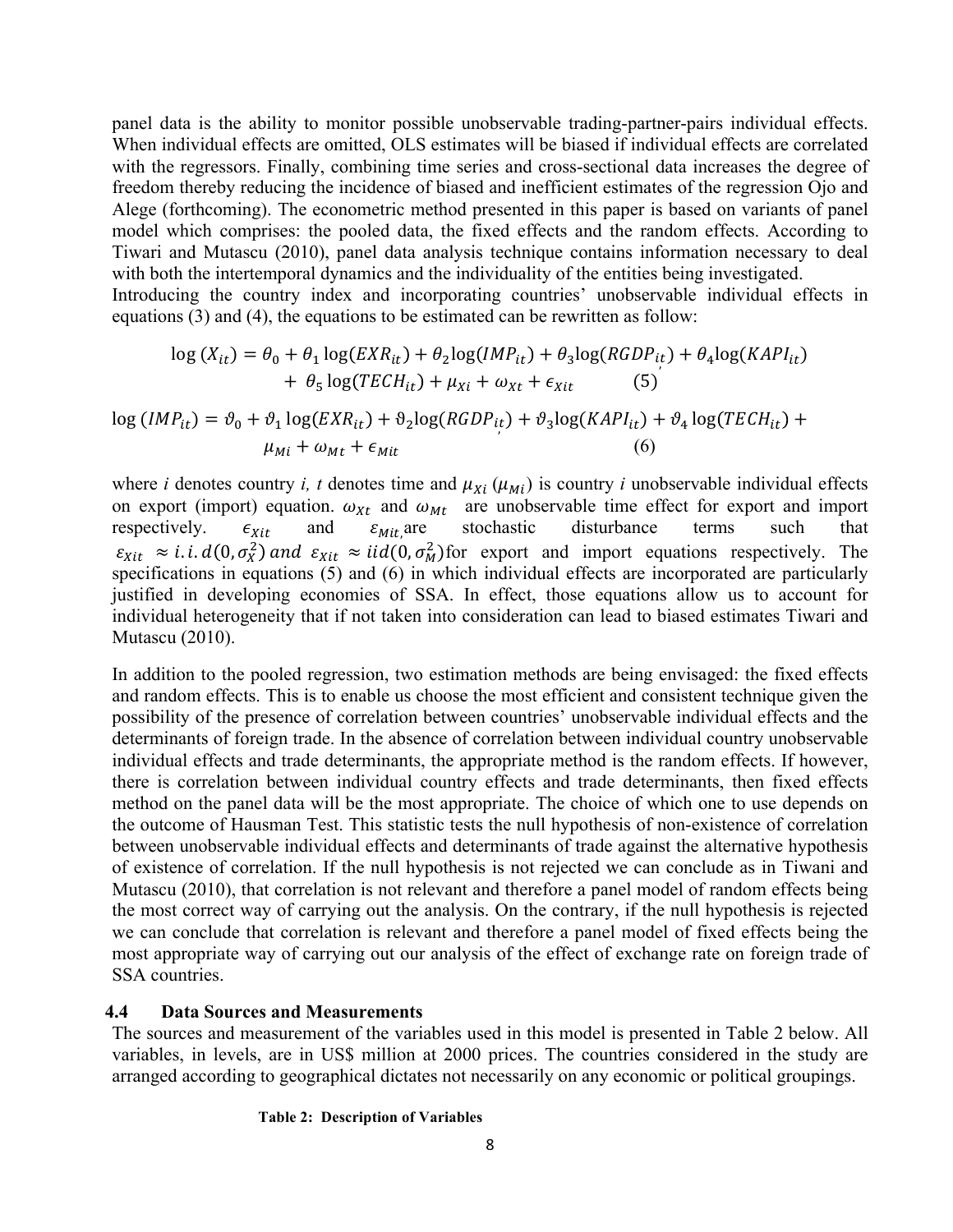| Names       | Description and measurement                                                                                                                                                                                    |
|-------------|----------------------------------------------------------------------------------------------------------------------------------------------------------------------------------------------------------------|
| expt        | Export of goods and services measured in United States dollars at 1990 constant prices                                                                                                                         |
| impt<br>exr | Import of goods and services measured in United States dollars at 1990 constant prices<br>International Monetary Fund (IMF) based definition of exchange rate of country <i>i</i> 's currency to US<br>dollars |
| rgdp        | Real Gross Domestic Product (GDP) measured in United States dollars at 1990 constant prices<br>Gross fixed capital formation (including Acquisitions less disposals of valuables) measured in United           |
| kapi        | States dollars at 1990 constant prices.<br>Value added by transport, storage and communication sectors measured in United States dollars at                                                                    |
| tech        | 1990 constant prices                                                                                                                                                                                           |

 **Sources**: UNSTAT and WDI Databases

Forty (40) countries that are included in the study are shown in Table 3 below. The period of analysis is 1980-2008. The choice is informed mainly by availability of data coupled with the need to take into consideration occurrence of events of economic dimensions during the time.

|                           | Table 5: List of Countries Selected for the Study |                 |               |
|---------------------------|---------------------------------------------------|-----------------|---------------|
| Central                   | East                                              | Southern        | West          |
| Cameroon                  | Burundi                                           | <b>Botswana</b> | Benin         |
| Central Africa Republic   | Comoros                                           | Lesotho         | Burkina Faso  |
| Congo, Republic           | Kenya                                             | Namibia         | Cape Verde    |
| Chad                      | Madagascar                                        | South Africa    | Cote d'Ivoire |
| <b>Equatorial Guineas</b> | Malawi                                            | Swaziland       | Gambia        |
| Gabon                     | Mauritius                                         |                 | Ghana         |
| Sao Tome and Principe     | Mozambique                                        |                 | Guinea        |
|                           | Rwanda                                            |                 | Guinea Bissau |
|                           | Somalia                                           |                 | Liberia       |
|                           | Tanzania                                          |                 | Mali          |
|                           | Uganda                                            |                 | Mauritania    |
|                           | Zambia                                            |                 | Niger         |
|                           |                                                   |                 | Nigeria       |
|                           |                                                   |                 | Senegal       |
|                           |                                                   |                 | Sierra Leone  |
|                           |                                                   |                 | Togo          |

 **Table 3: List of Countries Selected for the Study** 

**Source:** WTO (2010) International Trade Statistics

## **5 Estimation Results and Discussions**

#### **5.1 Introduction**

In this section, we present the summary descriptive statistics both by region and then combined for all regions in SSA, the correlation coefficient matrix, the pooled, fixed and random effects regression results; the panel unit root test, the panel cointegration test as well as the panel pair-wise causality tests.

#### **5.2 Preliminary Data analysis**

Table 4 reports the summary statistics for both the dependent and the independent variables in the study. It reports the overall mean, and standard deviation values for all the variables in the model by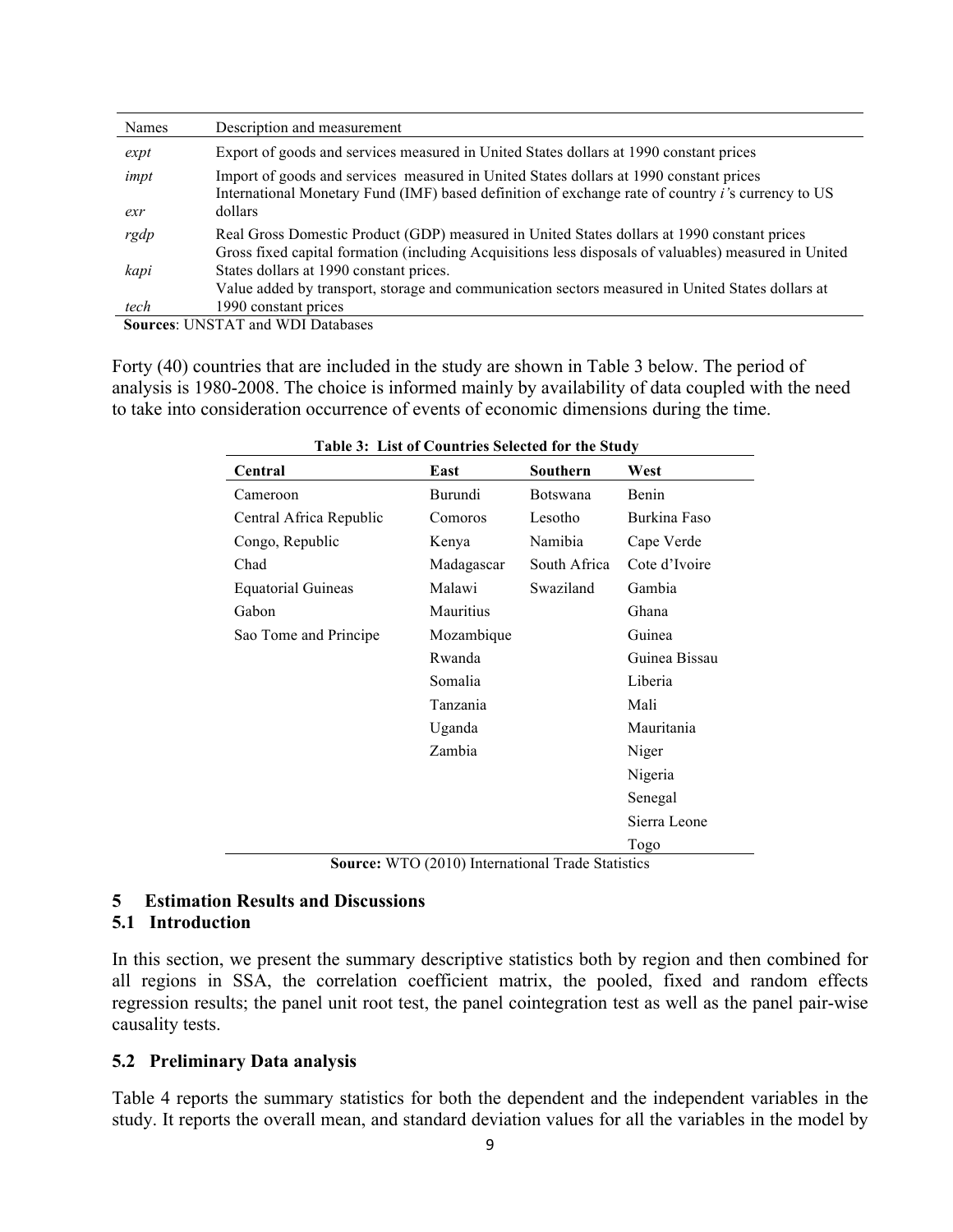regions as well as for all the regions combined. The mean of the export variable, is calculated at US\$2283.09 million for all regions combined. This figure contrasts very sharply with the different regional means of export. It could be seen that the mean EXPT for Southern region of SSA is US\$8175.59 million which constitutes the highest in the whole of SSA, while a mean of US\$942.51million is observed for the East region of SSA. The volatility in export is measured by the percent standard deviation and this shows a high disparity across the different regions in SSA. This is an indication of the divergence components of export commodities which is a reflection of the structure of the economies within the SSA. As expected, the highest average export is in the Southern region where the economies are more diversified than other regions of SSA. The dissimilarities between regions within the SSA is also shown in the other indicators such as real output, RGDP; imports, IMPT; stock of capital, KAPI; technology, TECH; exchange rate, EXR and degree of openness, OPN.

The pattern of the distribution in TECH as given by the means appear to be similar in three of the regions except in the Southern region where the mean is about five the other regions taken individually. This is not unexpected as the technological development in that region is far higher than in the other regions. There are also appreciable differences in the values of the degree of openness, OPN, across the regions of SSA. In all the regions there is the indication that trade policies adopted over the sample period, 1980-2008, has resulted into improved trade openness in the case of Central and Southern regions.

|                         |           |          |          | <b>Table 4: Summary Statistics of Variables</b> |          |          |
|-------------------------|-----------|----------|----------|-------------------------------------------------|----------|----------|
|                         |           | Central  | East     | Southern                                        | West     | All      |
| <b><i>Variables</i></b> |           |          |          |                                                 |          |          |
| expt                    | Mean      | 1380.951 | 942.506  | 8175.591                                        | 1841.806 | 2283.089 |
|                         | Std. Dev. | 1458.225 | 1258.514 | 14931.67                                        | 4576.99  | 6482.174 |
| impt                    | Mean      | 1592.727 | 1391.391 | 7781.329                                        | 2002.258 | 2469.714 |
|                         | Std. Dev. | 2226.384 | 1823.619 | 14510.46                                        | 4264.563 | 6275.826 |
| Rgdp                    | Mean      | 3873.05  | 4005.565 | 26991.4                                         | 6446.51  | 7831.989 |
|                         | Std. Dev. | 4416.17  | 3555.959 | 50443.85                                        | 13374.38 | 21180.86 |
| Kapi                    | Mean      | 1042.84  | 797.8127 | 5882.9                                          | 1101.02  | 1597.612 |
|                         | Std. Dev  | 1310.39  | 857.9743 | 11247.75                                        | 2324.48  | 4586.803 |
| Tech                    | Mean      | 304.92   | 316.0485 | 2380.11                                         | 313.7    | 571.1723 |
|                         | Std. Dev  | 451.15   | 345.3435 | 4954.28                                         | 514.79   | 1922.112 |
| Exr                     | Mean      | 979.81   | 971.2822 | 4.09                                            | 385.51   | 617.5653 |
|                         | Std. Dev  | 2268.52  | 2648.975 | 2.54                                            | 592.69   | 1807.576 |
| countries (id)          |           | 7        | 12       | 5                                               | 16       | 40       |
| Period (T)              |           | 29       | 29       | 29                                              | 29       | 29       |
| obs.(N)                 |           | 203      | 348      | 145                                             | 464      | 1160     |

**Source:** Authors' computation using STATA 11.1 with data from WDI and UNSTAT Databases

| <b>Table 5: Correlation Matrix</b> |  |
|------------------------------------|--|
|                                    |  |

|       | lexpt     | limpt<br>lexr     | lrgdp  | lkapi | ltech |
|-------|-----------|-------------------|--------|-------|-------|
| lexpt | 1.0000    |                   |        |       |       |
| limpt | 0.9461    | 1.0000            |        |       |       |
| lexr  | $-0.1259$ | $-0.1792$ 1.0000  |        |       |       |
| lrgdp | 0.8829    | $0.8814 - 0.0819$ | 1.0000 |       |       |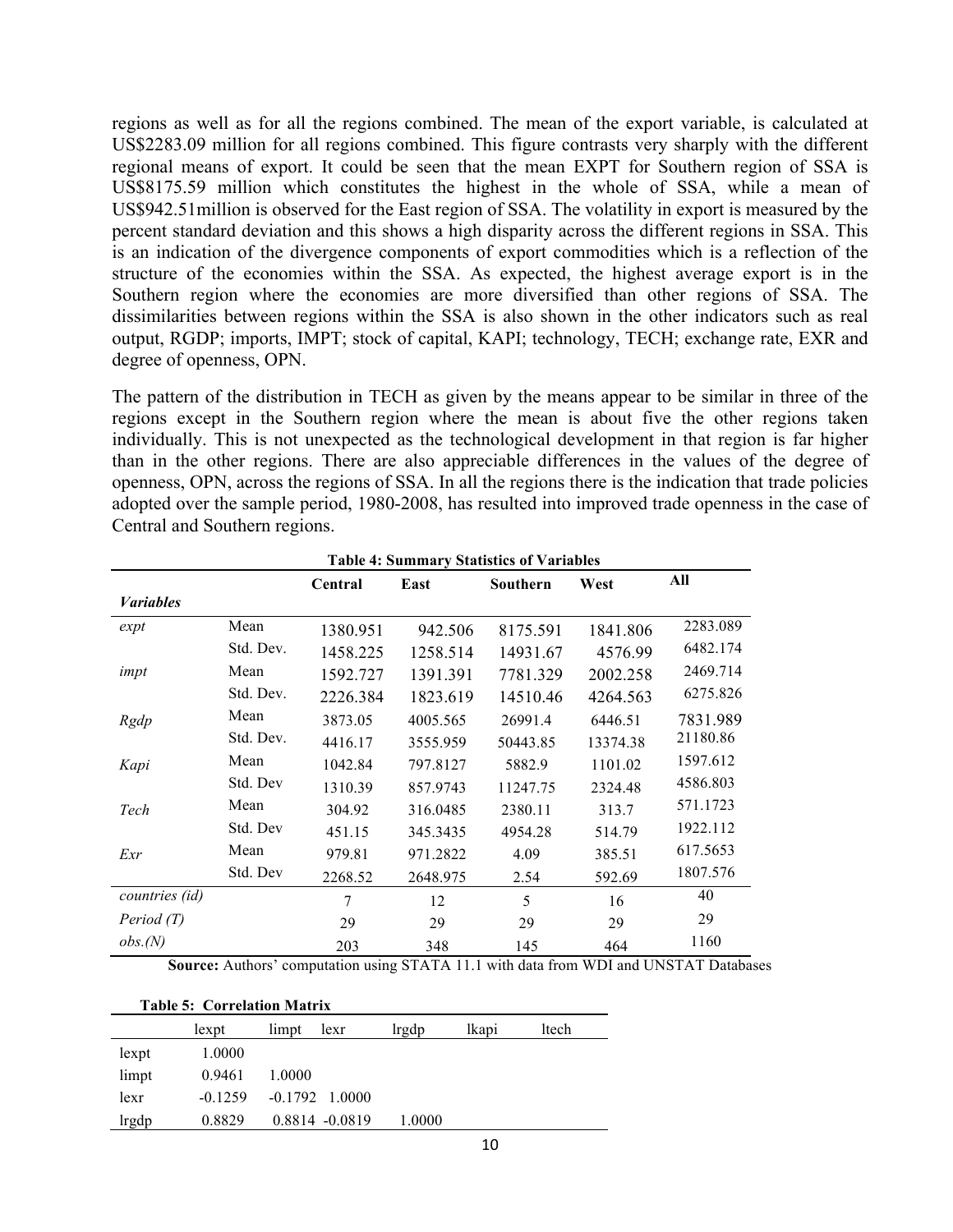|       | September 2000 - 20 in Telela 4 |                                               |        |         |          |
|-------|---------------------------------|-----------------------------------------------|--------|---------|----------|
| ltech |                                 | $0.7956$ $0.8053$ $-0.0555$ $0.9142$ $0.8483$ |        |         | - 1.0000 |
| lkapi |                                 | $0.8554$ $0.9105$ $-0.1071$                   | 0.9220 | -1.0000 |          |

**Source:** same as in Table 4

In this paper, we also examine the possibility of the presence of multi-collinearrity among the independent variables in the model by examining the pair-wise correlation matrix as contained in Table 5. The table indicates that there exists a significant positive correlation between EXPT and IMPT, RGDP, KAPI and TECH. Similarly, there is a significant positive correlation between IMPT and RGDP, KAPI and TECH. Overall, it can be established that the magnitude of the correlation coefficients indicate that multi-collinearrity is not a potential problem in the models. Thus, the data set in conjunction with the variables are appropriate for the study.

#### **5.3 Estimation Results**

Table 6 contains the results of the pooled, fixed effects and random effects panel for both export and import equations. The results show that the F-statistic for pooled and fixed effects regressions and the Wald test for the random effects regression are all significant at the level of 1 per cent. This lends support to the fact that the variables selected for the study are jointly significant in explaining the phenomenon under study. Hausman test indicates that the random effect regression is more efficient and consistent than the fixed effects regression in all cases. The coefficient of determination indicates that we have a "good fit" in all cases.

|             |           | Pooled | Dependent Variable: Export (lexpt)<br>FE |       |            | RE    | Pooled    |        | Dependent Variable: Import (limpt)<br>FE |       | RE        |       |
|-------------|-----------|--------|------------------------------------------|-------|------------|-------|-----------|--------|------------------------------------------|-------|-----------|-------|
| Variable    | Coef.     | Prob.  | Coef.                                    | Prob. | Coef.      | Prob. | Coef.     | Prob.  | Coef.                                    | Prob. | Coef.     | Prob. |
| lexr        | $0.023*$  | 0.000  | $0.044*$                                 | 0.000 | $0.044*$   | 0.000 | $-0.047*$ | 0.000  | $-0.033*$                                | 0.000 | $-0.037*$ | 0.000 |
| limpt       | $1.112*$  | 0.000  | $0.437*$                                 | 0.000 | $0.488*$   | 0.000 |           |        |                                          |       |           |       |
| lrgdp       | $0.531*$  | 0.000  | $1.025*$                                 | 0.000 | $0.952*$   | 0.000 | $0.303*$  | 0.000  | $0.802*$                                 | 0.000 | $0.744*$  | 0.000 |
| lkapi       | $-0.361*$ | 0.000  | $-0.132*$                                | 0.000 | $-0.146*$  | 0.000 | $0.611*$  | 0.000  | $0.519*$                                 | 0.000 | $0.531*$  | 0.000 |
| ltech       | $-0.069*$ | 0.003  | $-0.075*$                                | 0.007 | $-0.063**$ | 0.021 | $-0.012$  | 0.628  | $-0.169*$                                | 0.000 | $-0.158*$ | 0.000 |
| Constant    | $-2.927$  | 0.000  | $-3.699$                                 | 0.000 | $-3.449$   | 0.000 | 0.897     | 0.000  | $-1.699$                                 | 0.000 | $-1.403*$ | 0.000 |
| $R^2$       | 0.918     |        | 0.857                                    |       | 0.866      |       | 0.848     |        | 0.816                                    |       | 0.815     |       |
| Adj. $R^2$  | 0.917     |        |                                          |       |            |       | 0.849     |        |                                          |       |           |       |
| Root<br>MSE | 0.506     |        |                                          |       |            |       | 0.557     |        |                                          |       |           |       |
| F-stat      | 2560.33   | 0.000  | 1065.3                                   |       |            |       | 1611.57   | 0.0000 | 1232.0                                   | 0.000 |           |       |
| Wald        |           |        |                                          |       | 5643       | 0.000 |           |        |                                          |       | 5059.7    | 0.000 |
| Hausman     |           |        |                                          |       | 380.12     | 0.000 |           |        |                                          |       | 21.95     | 0.000 |
| N           | 1157      |        | 1157                                     |       | 1157       |       | 1157      |        | 1157                                     |       | 1157      |       |

#### **Table 6: Fixed and Random Effects Trade Regression Results**

Note: \* and \*\*: significant at 1 and 5%. FE - Fixed Effects; RE - Random Effects and L-before the variables denote logarithmic transformation.

**Source:** Authors' computation using STATA 11.1

A close observation of the estimates of the two equations shows that there is no significant difference between FE and RE results. However, we use the RE estimated results since it is found to be more consistent than the F. We found that the exchange rate elasticity of export is very low at 0.044 and statistically significant at the level of 1 percent. This indicates that exchange rate affects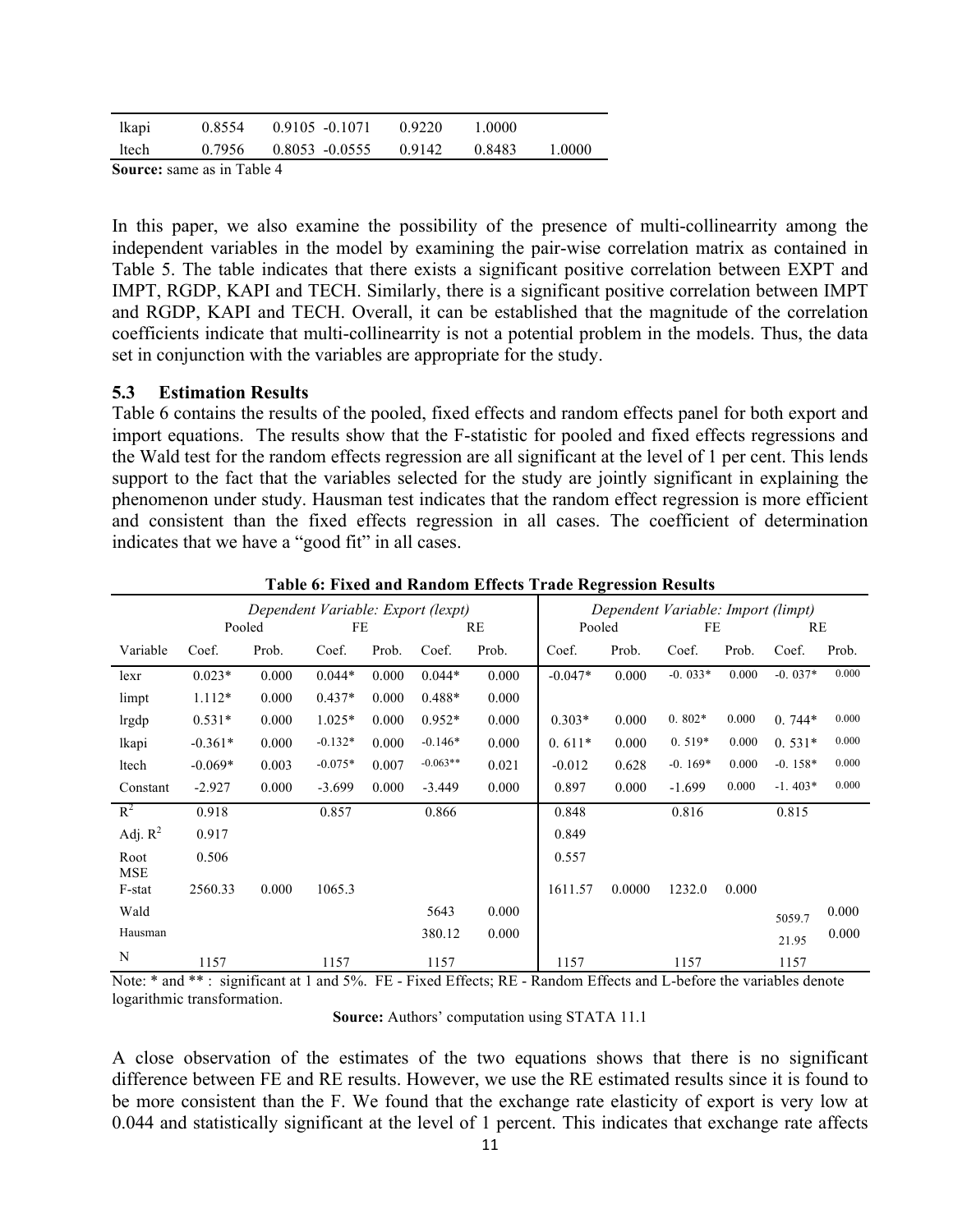trade as expected but the size of the elasticity raises the issues of underlying factors that affect export demand/supply of SSA. This result corroborate the idea of export pessimism which maintains that world demand is inelastic with respect to both income and prices for the products in which LDC exports are concentrated (Hinkle and Montiel, 1999: 494). The positive coefficient of exchange rate means that a rising exchange rate implies a depreciation of the nominal exchange rate. This leads to a reduction in the prices of export and to a rise in demand for foreign demand for export (Akpokodje, 2009).

The results in Table 6 also show that the elasticities of all the other variables are low except that of RGDP that is close to unity (0.952). In effect, the degree of responsiveness of changes in export to import is low at 0.488 while that of KAPI and TECH stood at -0.146 and -0.063. These outcomes are not unexpected in a region where most countries that are capital trapped and level of technological development is still low.

The exchange rate has a statistically significant negative effect on imports indicating that real exchange rate depreciation leads to a rise in prices of imports and consequently a reduction in imports. The responsiveness of imports to changes in exchange rate is also inelastic. The import equation provides results which also corroborates the import demand pessimism. In effect, the imports of LDCs are made up of "production inputs whose elasticity of substitution and domestic value added is very low or essentially zero", Ndlela and Ndlela (2002: 1).

In order to examine whether or not there is co-integration, we first of all carried out panel unit root test to determine the time series properties of the variables. The result of the panel data properties shows that only Lexr is stationary at level i.e. I(0) in Levin, Lin and Chu (LLC); Im, Peseran and Shin (IPS) and Hadri Z-statistics panel unit roots tests. However, all the other variables, Lexpt, Limpt, Lrgdp, Lkapi and Ltech are stationary in first difference i.e. I(1) in both LLC, IPS and Hadri statistics. This implies that those variables that are integrated of order one i.e. I(1) in the LLC and IPS unit root tests, have first non-significant probability values at the conventional level of 5 percent in levels before attempt was made to carry out the test at first difference. The figures in table 7 are calculated using the following assumptions: individual intercept as the deterministic trend specification and the Kernel method; Bartlett has been used for the spectral estimation; and Newey-West automatic has been selected for the Bandwith.

|       |                     |                                    |           |                     | <b>Table 7: Panel Unit Root Test</b> |       |                  |               |       |  |
|-------|---------------------|------------------------------------|-----------|---------------------|--------------------------------------|-------|------------------|---------------|-------|--|
|       |                     | Levin, Lim and Chin                |           |                     | Im, Persaran and Shin                |       |                  | Hadri Z-stat  |       |  |
|       | level               | $I^{st}$ diff                      | Orde<br>r | Level               | $I^{st}$ diff                        | order | level            | $I^{st}$ diff | order |  |
| Lexpt | 0.874<br>(.809)     | $-28.889$<br>(.000)                | I(1)      | 4.085<br>(.749)     | $-28.943$<br>(.000)                  | I(1)  | 18.870<br>(.000) |               | I(1)  |  |
| Limpt | 2.275               | $-24.636$                          | I(1)      | 5.745               | $-23.731$                            | I(1)  | 17.035           |               | I(1)  |  |
| Lrgdp | (.989)<br>4.839     | (.000)<br>$-29.009$                | I(1)      | (.998)<br>10.581    | (.000)<br>$-22.949$                  | I(1)  | (.000)<br>18.849 | ٠             | I(1)  |  |
|       | (1.000)<br>2.220    | (.000)<br>$-26.493$                | I(1)      | (1.000)<br>3.348    | (.000)<br>$-26.553$                  | I(1)  | (.000)<br>17.302 |               | I(1)  |  |
| Lkapi | (.987)<br>6.406     | (.000)<br>$-21.332$                | I(1)      | (.999)<br>11.356    | (.000)<br>$-21.316$                  | I(1)  | (.000)<br>17.934 |               | I(1)  |  |
| Ltech | (1.000)<br>$-7.005$ | (.000)<br>$\overline{\phantom{a}}$ | I(0)      | (1.000)<br>$-2.306$ | (.000)<br>$\overline{\phantom{a}}$   | I(0)  | (.000)<br>19.768 | ٠             | I(0)  |  |
| Lexr  | (.000)              |                                    |           | (.011)              |                                      |       | (.000)           |               |       |  |

 **Source:** Authors' computation using E-view 11.1. **Note:** Figures in brackets are probability values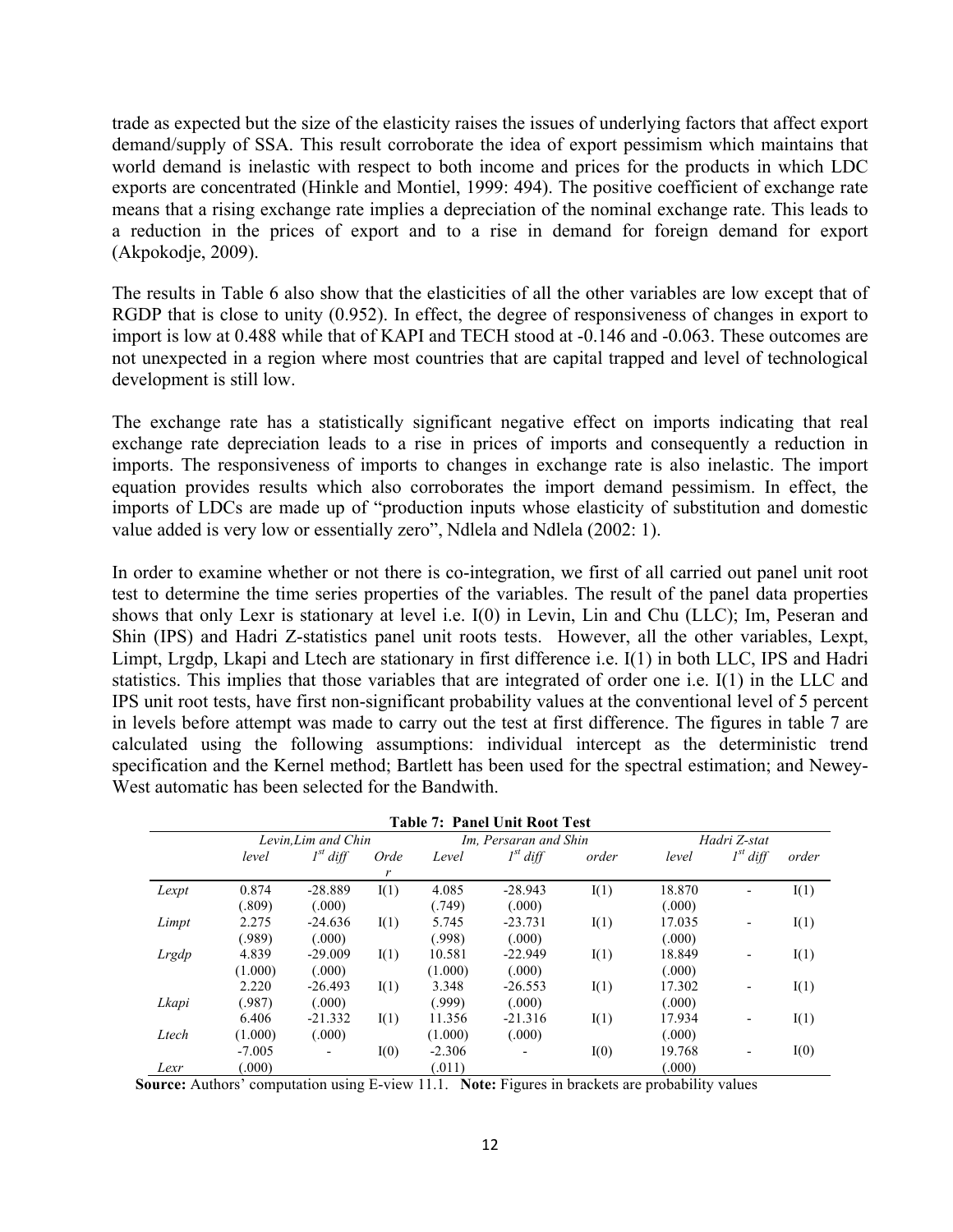Having established that the variables are stationary at first difference, we then examine the long run co-integration of the variables in the model using Johansen trace and maximum eigen-value test. The cointegration test results for export model as well as the normalized co-integrating equations for both export and import are shown in Table 8. The trace and maximum eigen-value tests, rejects the null hypothesis of no co-integration at the level of 5 per cent with probability value of 0.000 and 0.001 respectively. In addition, the null hypothesis of at most one co-integrating equation is rejected at the level of 5 per cent with probability value of 0.013 and 0.002.

|                |            |            | <b>Table 8: Panel Cointegration Test</b> |          |           |        |       |
|----------------|------------|------------|------------------------------------------|----------|-----------|--------|-------|
|                |            |            |                                          |          |           | C. V.  |       |
| No. of $CE(s)$ | Eigenvalue | Trace Stat | C. V. $(5%)$                             | Prob.    | Max. Stat | (5%)   | Prob. |
| None *         | 0.054      | 129.950    | 95.754                                   | 0.000    | 53.455    | 40.078 | 0.001 |
| At most $1$ *  | 0.045      | 76.495     | 69.819                                   | 0.013    | 44.348    | 33.877 | 0.002 |
| At most 2      | 0.019      | 32.147     | 47.856                                   | 0.604    | 18.758    | 27.584 | 0.433 |
| At most 3      | 0.009      | 13.389     | 29.797                                   | 0.873    | 8.820     | 21.131 | 0.847 |
| At most 4      | 0.004      | 4.569      | 15.495                                   | 0.853    | 3.732     | 14.266 | 0.887 |
| At most 5      | 0.001      | 0.837      | 3.842                                    | 0.360    | 0.837     | 3.842  | 0.360 |
|                |            |            | Normalized Cointegrating Coefficients    |          |           |        |       |
| Lexpt          | lexr       | Limpt      | lkapi                                    | lrgdp    | ltech     |        |       |
| Coefficient    | 0.496      | $-0.257$   | 2.005                                    | 2.019    | 0.593     |        |       |
| T-values       | 5.449*     | 0.619      | $4.213*$                                 | $3.687*$ | $1.669**$ |        |       |
|                |            |            | Normalized Cointegrating Coefficients    |          |           |        |       |
| Limpt          | lexr       | Lkapi      | lrgdp                                    | ltech    |           |        |       |
| Coefficient    | 0.532      | 2.039      | 1.768                                    | $-0.869$ |           |        |       |
| T-values       | $5.617*$   | $3.055*$   | $4.365*$                                 | $2.234*$ |           |        |       |

Note: The cointegration test for both export and import equations were similar showing at least one cointegrating equation; hence separate result was not presented for import equation. However, the co-integrating equation for each of them is presented because it shows the long-run relationship.

\*,\*\*: Significant at 1% and 5% respectively.

The results of the normalized co-integrating equations point to strong evidence of long-run cointegration relations between the variables of the model. The normalized export equation shows that Lexr, Lkapi, Lrgdp and Ltech are statistically significant at the at least 5 per cent while Limpt is not statistically significant. In the long-run, the response of export to capital stock and real GDP is elastic. Similarly, all the estimated parameters in the import model are statistically significant at the level of 1 per cent. However, relationship between export and exchange rate on the one hand and import and exchange rate on the other are inelastic.

It follows that the co-integrating tests indicate the stability of the relationships among the variables of the models. It also shows that the independent variables, in both models, provide information about changes in export and import. It follows then that directing efforts at influencing these policy variables will enhance export and import performance in SSA. With the exchange rate being inelastic in both export and import equations, it can be inferred that tinkering with exchange rate alone may not bring about the desired improvement in the competitiveness of SSA economies.

In order to enhance policy choices, we carried out panel granger causality test to be sure of which variable causes which one and where is the direction of causation. Table 9 shows the matrix of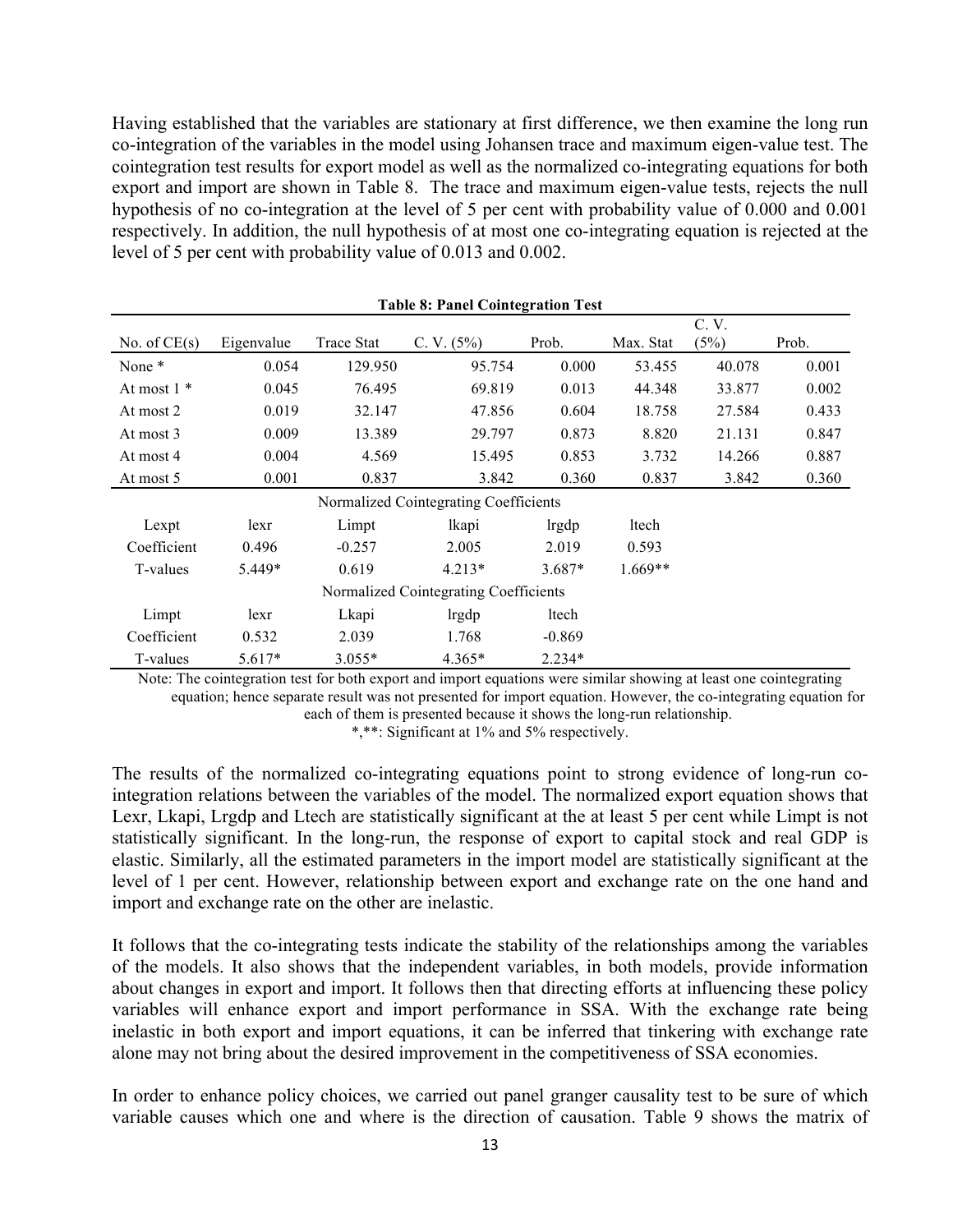bivariate Panel Granger causality tests. The equality sign,  $=$ , indicates self causation,  $\rightarrow$  denotes unidirectional causation while  $\leftrightarrow$  denotes bidirectional causation. There are eleven (11) cases in which we do not reject the null hypothesis of no causality indicated by  $\overline{RH_{0}}$ . For example export does not Granger cause import and exchange rate does not Granger cause export. There are nine (9) cases of unidirectional causality. There is a unidirectional relationship between export and exchange rate i. e. Lexpt  $\rightarrow$  Lexr. This means that apart from the knowledge of the linear relationship between two variables, the direction of causation is from Lexpt to Lexr.

|       | Table 9: Matrix of Pairwise Panel Granger Causality Tests |                     |               |                   |                   |                   |  |  |  |
|-------|-----------------------------------------------------------|---------------------|---------------|-------------------|-------------------|-------------------|--|--|--|
|       | Lexpt                                                     | Limpt               | Lexr          | Lrgdp             | Lkapi             | Ltech             |  |  |  |
| Lexpt |                                                           | $RH_0$              | $\rightarrow$ | $\leftrightarrow$ | $\leftrightarrow$ | $\leftrightarrow$ |  |  |  |
| Limpt |                                                           |                     | →             |                   | $\leftrightarrow$ | $\rightarrow$     |  |  |  |
| Lexr  | $\overline{RH_{0}}$                                       | $RH_0$              |               | $RH_0$            | $RH_0$            | $RH_0$            |  |  |  |
| Lrgdp | $\leftrightarrow$                                         | $\overline{RH_{0}}$ | $\rightarrow$ |                   | $R\overline{H_0}$ | $\leftrightarrow$ |  |  |  |
| Lkapi | $\leftrightarrow$                                         | $\leftrightarrow$   |               |                   |                   | $\rightarrow$     |  |  |  |
| Ltech | $\leftrightarrow$                                         | $RH_0$              | $RH_0$        | $\leftrightarrow$ | $RH_0$            |                   |  |  |  |

**Note**:  $\overline{RH_0}$  means do not reject the null hypothesis that X does not Granger cause Y,  $\leftrightarrow$ : denotes bidirectional causality;  $\rightarrow$ : denotes unidirectional; = principal diagonal entries.

**Source**: Authors calculations using EViews 5.0

It could be seen from Table 9 that the bivariate causality between export on the one hand and real GDP, stock of capital, and technology on the other, are bidirectional i.e. Lexpt  $\leftrightarrow$  Lrgdp, Lexpt  $\leftrightarrow$ Lkapi and Lexpt  $\leftrightarrow$  Ltech. This means that real GDP, capital and technology granger cause export in the SSA economies. The implication of all of these is that liberalization policies embarked upon by African countries have preponderant effect on export in the sub region. It also means that export promotion policies can be used to guide policies in capital accumulation and technology acquisition. This means that variations in export cause changes in real GDP in SSA and at the same time, real GDP have caused the level of export observed in the SSA. This, thus, confirms that high export is a major underlying factor in the growth of real GDP in most SSA countries.

#### **5.4 Policy Implications**

There are some policy implications of this study:

- 1. The finding that export positively affect exchange rate and that the degree of responsiveness is inelastic implies that reduction in export of SSA countries could negatively impinge on foreign earning which can trigger inability to fund development projects as well as the danger of precipitating balance of payment disequilibrium across SSA economies.
- 2. The finding that the coefficient of exchange rate in the import model is statistically significant and negative means that decline in imports as a result of exchange rate fluctuations could affect domestic production and consumption. Studies have shown that production processes in these countries depend on imported intermediate and capital goods. These results are in consonance with Akpokodje (2009).
- 3. That there exits one way causality between Lexpt and Lexr in the Granger sense implies that policy that would increase export of SSA countries would impact exchange rate.
- 4. The study shows that exchange rate does not Granger cause export. However, the latter indicate bidirectional relationships with real GDP, capital stock and technology. Therefore, policy must also aim at those factors if we were to improve on external trade in the SSA.
- 5. The study finds evidence of the existence of stationarity and co-integration between the variables of the models. This provides information on the long run relationships between the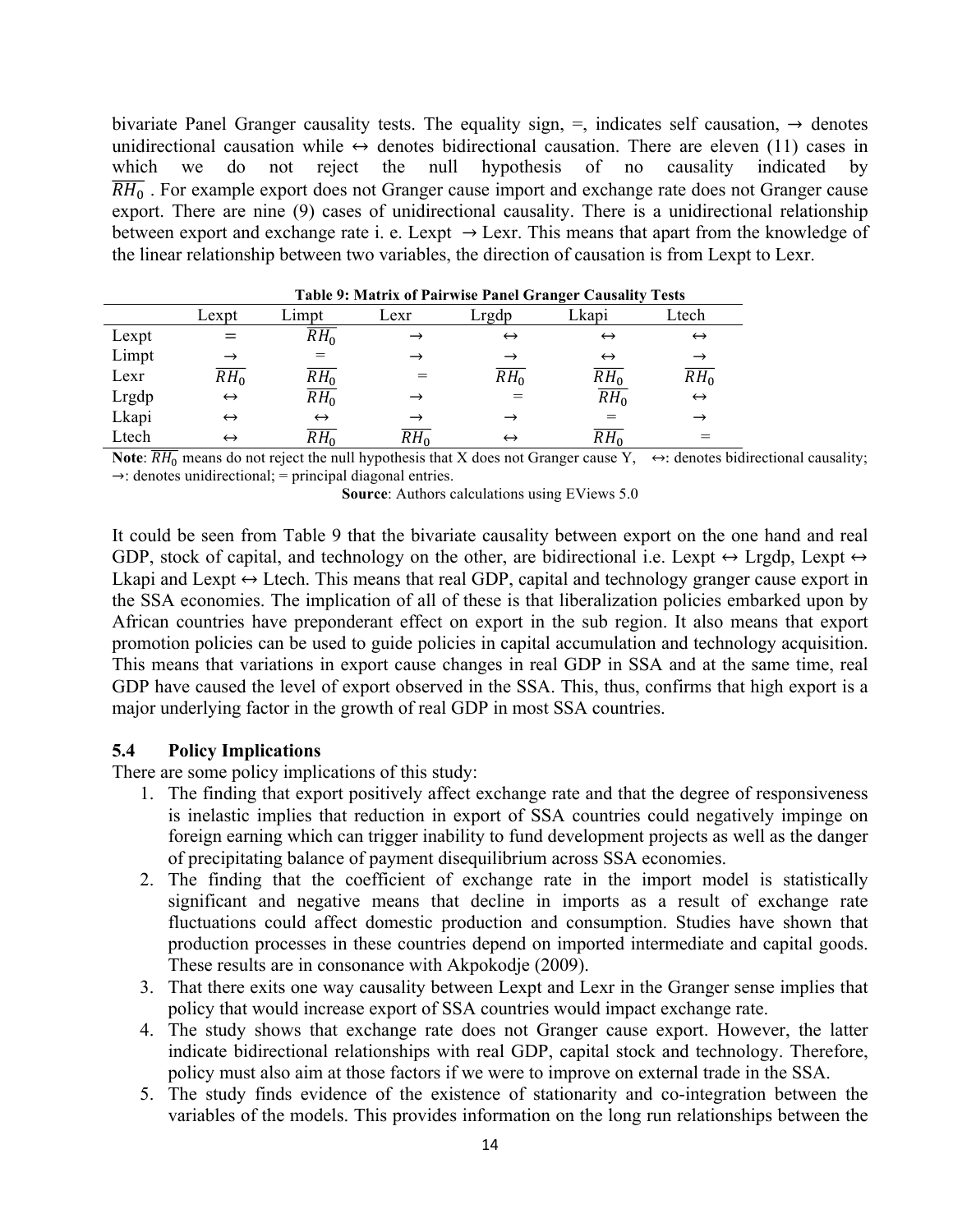variables. It follows then that policy measures directed at these variables will consistence over the horizon.

#### **6 Summary, Policy Recommendations and Conclusion**

In this paper, we measure the effects of exchange rate movements on the performance of foreign trade of SSA countries. The paper assesses the trend in export and import across the sub-regions. Based on partial equilibrium analysis, we develop two equations for export and import in which exchange rate, real GDP, stock of capital, and technology are the independent variable. The method of analysis is the panel co-integration with the application of Granger causality test.

From the results, it follows that the inelasticity of export and import to exchange rate suggest the need for decisive policy intervention that would assist in stabilizing exchange rate fluctuations in the region and minimize macroeconomic shocks that may distort the preferred direction of policies. Our results also indicate that apart from monetary and fiscal policies which are often suggested in the literature to eradicate exchange rate volatility, other factors such as capital growth could help in stabilizing the currencies of countries in the sub-region and engender competitive trading relationship with the external world. This policy should be carefully implemented in view of the fact that the traditional approach of focusing on high degrees of import compression, excessive dependence on a few traditional export products while importing manufactured goods and machinery that are critical inputs in the production process has perpetuated the low responsiveness of imports and exports to changes in the real exchange rates in SSA economies.

In conclusion, this paper has investigated the effects of exchange rate on the foreign trade of some selected African countries in a panel co-integration approach. It is found that export and import are inelastic to changes in exchange rate. It follows that depreciation of currencies in the region may not have the expected results in view of the composition of our exports. In the same vein, depreciation would only aggravate imports of the region. Thus, in light of the findings, a policy of exchange rate stability which hinges on extensive institutional and technological capacity as well as the maintenance of comprehensive coherent macroeconomic packages remains a critical factor in ensuring that exchange rate policy performs its central role as a trade facilitation tool.

### **References**

- Akpokodje, G (2009) "Exchange Rate Volatility and External trade: The Experience of Selected African Countries" in Adenikinju, Busari and Olofin (Ed.) Applied Econometrics & Macroeconomic Modelling in Nigeria, Ibadan University Press.
- Bird G (1981) "Should Developing Countries Use Currency Depreciation as a Tool of Balance of Payments Adjustment?: A Review of the Theory and Evidence and a Guide for the Policy Maker", *The Journal of Development Studies*, pp.461-480.
- Cassim Rashad and Marina Mayer. 1997 "Regional Industrial Development," in Lolette Kritsinger-van Niekerk (ed.) Towards strengthening Multisectoral linkages in SADC, Development Bank of Southern Africa, Development paper No.33, March.
- Ghosh, A., A. Gulde, and H. Wolf (2003) *Exchange Rate Regime: Choices and Consequences*  Cambridge, MA: MIT Press.
- Ghosh, A., A. Gulde, J. Ostry, and H. Wolf (1997) "Does the Nominal Exchange Rate Regime Matter?", *NBER Working Paper* , No.5874.
- Hinkle, L. E. and. Montiel, P. J (Ed.) (2001) "Real Exchange Rate Misalignment in China: An Empirical Investigation", *Journal of Comparative Economics*, Vol. 29, Issue 1, March, pg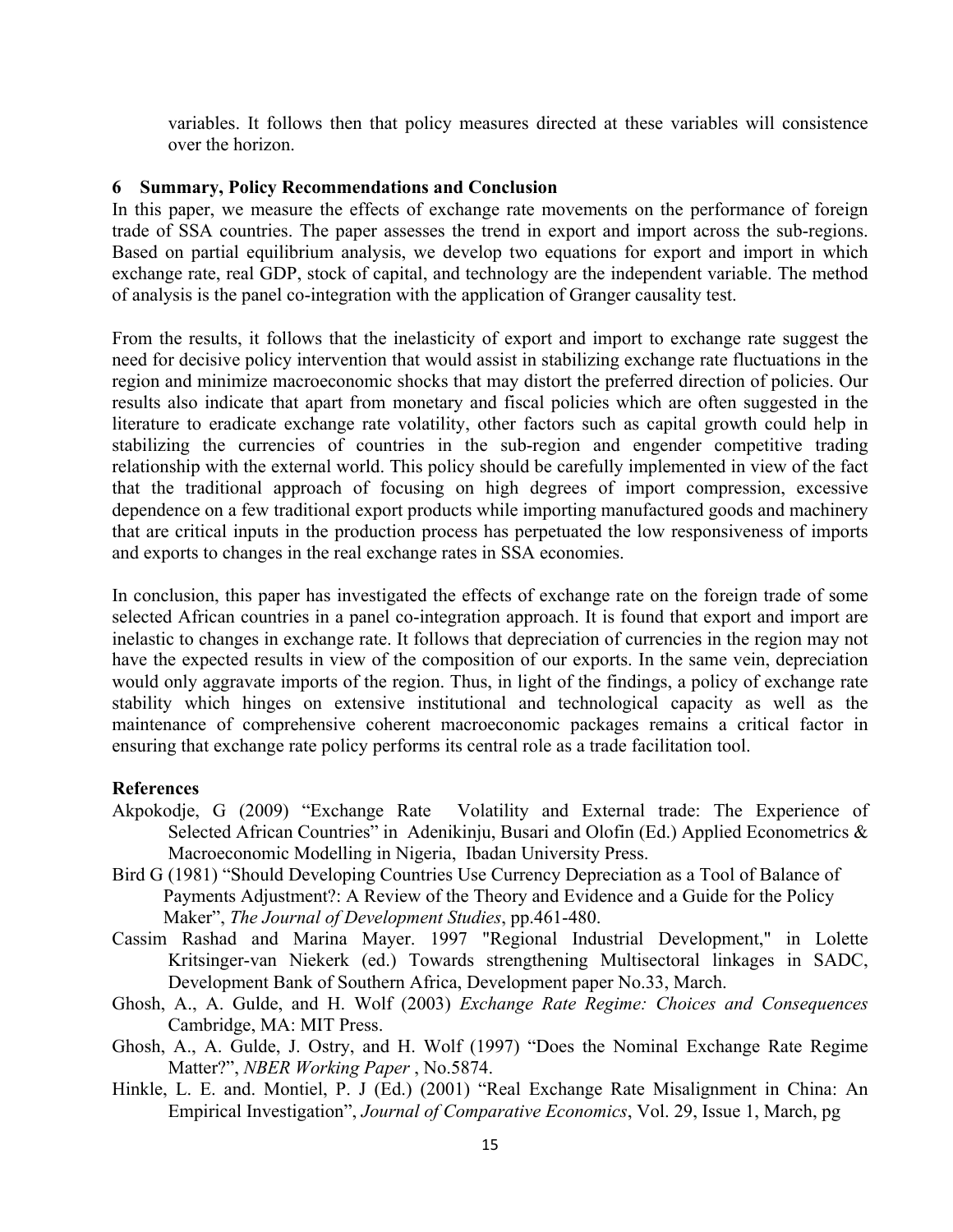80-94. Available online @ http://www.sciencedirect.com/science/article/pii/

- Hinkle, L. E. and. Montiel, P. J(1999) " Exchange Rate Misalignment: Concepts and Measurement for Developing Countries" Oxford University Press US.
- Husain, A., A. Mody, and K. Rogoff (2005) "Exchange Rate Regime Durability and Performance in Developing versus Advanced Economies", *Journal of Monetary Economics*, Vol.52, pp.35-64.
- Janine, A. and Ayogu, M. (1995) "Efficiency of Foreign Exchange Rate Markets in Sub-Saharan Africa: Econometric Analysis and Implications for Policy", *AERC Plenary Session on Foreign Exchange Markets and Exchange Rate Policies in Sub-Saharan Africa*, December.
- Klein, M., and J. Shambaugh (2006) "Fixed Exchange Rates and Trade", *Journal of International Economics*, Vol.70, pp.359-383.
- Levy-Yeyati, E., and F. Sturzenegger(2003) "To Float or to Fix: Evidence on the Impact of Exchange Rate Regimes on Growth", *American Economic Review*, Vol.93, No.4, pp.1173-1193.
- Masson, P., and C. Pattillo (2004) *The Monetary Geography of Africa*, Washington, DC: Brookings Institution.
- Mundell, R. (2002), Views in "Defining Priorities for Regional Integration in Africa", UNECA
- Ndlela, D. B and Ndlela, T (2002) "Exchange Rate Policy and Trade Facilitation in Regional Integration Agreements: The Case of Southern African Economies", *Trade and Industrial Policy Strategies, Annual Forum*, Muldersdrift.
- Ojo, J. A. T. and Alege, P. O. "Exchange Rate Fluctuations and Macroeconomic Performance in Sub-Saharan Africa: A Dynamic Panel Cointegration Analysis", Forthcoming in African Finance Journal
- Osabouhien, E. S. and Egwakhe, A. J. (2008) "External Reserve and the Nigerian Economy: The Dual Folded Debate", African Journal of Business and Economic Research, vol. 3, No. 2 & 3 pp.28-41.
- Qureshi, M.S. and Tsangarides, C.G (2011) "Exchange Rate Regimes and Trade: Is Africa Different?, *UNU-WIDER Working Paper*, No. 2011/14.
- Reinhart, C., and K. Rogoff (2004) "A Modern History of Exchange Rate Regimes: A Reinterpretation", *Quarterly Journal of Economics*, Vol.119, No.1, pp.1-48.
- Rose, A.K. (2000) "One Money One Market: Estimating the Effect of Common Currencies on Trade", *Economic Policy*, Vol.15, pp.7-46.
- Sekkat, K and Varoudakis, A (2000) "Exchange rate management and manufactured Exports in Sub-Saharan Africa", *Journal of Development Economics*, Vol. 61, pp. 237–253.
- Sekkat, K and Varoudakis, A (2002) "The Impact of Trade Liberalization and Exchange Rate Policy Reforms on North African Manufactured Exports", *Development Policy Review,* Vol. 20, No. 2, pp.177-189.
- Tiwari, A. and Mutascu, M. (2010) "Economic Growth and FDI in Asia: A Panel Data Approach" Available online @ http://mpra.ub.uni-muenchen.de/28172/
- Tsangarides, C., P. Ewenczyk, M. Hulej, and M.S. Qureshi (2009) "Are Africa's Currency Unions Good for Trade", *IMF Staff Papers,* Vol.56, pp.876–918.
- United Nations Economic Commission for Africa-UNECA (2008) *Assessing Regional Integration in Africa III: Towards Monetary and Financial Integration in Africa,* Addis Ababa: UNECA
- United Nations Economic Commission for Africa-UNECA (2010) *Assessing Regional Integration in Africa IV: Enhancing Intra-African Trade,* Addis Ababa: UNECA.